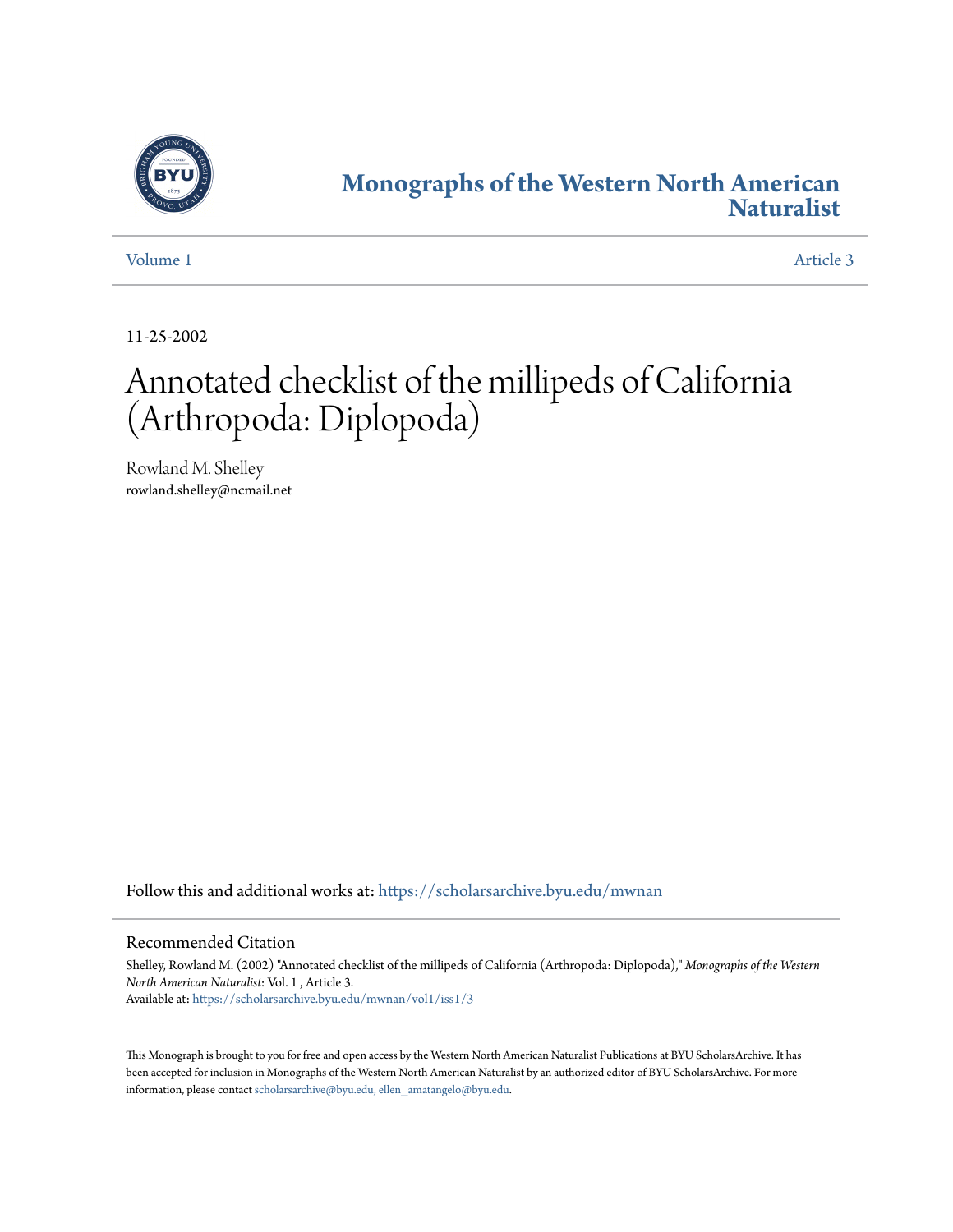## ANNOTATED CHECKLIST OF THE MILLIPEDS OF CALIFORNIA (ARTHROPODA: DIPLOPODA)

#### Rowland M. Shelley1

ABSTRACT.—The milliped fauna of California consists of 11 orders, 24 families, 83 genera, and 226 species and subspecies. A complete listing of these taxa and intergrades is provided, with published and new records from the state and type localities. *Cylindroiulus caeruleocinctus* (Wood), *C. truncorum* (Silvestri), *Ophyiulus pilosus* (Newport) (all Julida: Julidae), and *Opiona fisheri* Gardner and Shelley (Chordeumatida: Caseyidae) are newly recorded from California. The new combination *Atopetholus wheeleri* (Chamberlin) is proposed.

*Key words: milliped, California.*

Nearly 40 years have elapsed since Buckett (1964) published a listing of California Diplopoda. This work preceded 2 periods of activity on the state's fauna, the first from 1964 through 1975 by Buckett and M.R. Gardner, and the second from 1989 through 1997 by myself. Knowledge of California diplopods is thus significantly advanced over the condition in 1964, to the point that a new checklist is in order. Buckett (1964) documented a fauna of 9 orders, 23 families, 80 genera, and 178 species and subspecies, 126 of which (70.1% of the total) were known only from the type locality; the present contribution documents a fauna of 11 orders, 24 families, 83 genera, and 226 species and subspecies, 78 of which (34.5% of the total) are known only from the type locality. While considerable work has been done on the California fauna, much remains, and this contribution is intended to stimulate future research.

With the publication of this checklist, California becomes the 4th state with a modern milliped listing, the others being Michigan (Snider 1991, an update of an old list by Johnson [1954]), North Carolina (Shelley 2000a), and Florida (Shelley 2001). An earlier publication on Ohio (Williams and Hefner 1928) is now obsolete. In addition, the faunas of eastern and western Canada have been documented (Shelley 1988, 1990), and there are now 2 continental checklists, by Chamberlin and Hoffman (1958) and Hoffman (1999), from which faunal information can be gleaned for California or

any other state in the continental United States. Four diplopods—*Cylindroiulus caeruleocinctus* (Wood), *C. truncorum* (Silvestri), *Ophyiulus pilosus* (Newport), and *Opiona fisheri* Gardner and Shelley—are newly recorded from California. These species plus *Brachyiulus lusitanus* Verhoeff are European julids that have been imported into urban environments; likewise, the Asian species *Oxidus gracilis* (C.L. Koch) and the Australian/New Zealand diplopod *Akamptogonus novarae* (Humbert and DeSaussure) have been introduced into California cities and towns. Generic and/or specific names cannot be provided for certain representatives of the Siphonophoridae (Siphonophorida), *Atopetholus* (Spirobolida: Atopetholidae), *Caseya* (Chordeumatida: Caseyidae), *Rhiscosomides* (Chordeumatida: Rhiscosomididae), and *Striaria* (Chordeumatida: Striariidae). For *Paeromopus angusticeps* (Wood) ( Julida: Paeromopodidae), and *Motyxia sequoia* (Chamberlin), *Xystocheir dissecta* (Wood), and *X. stolonifera* Shelley (all Polydesmida: Xystodesmidae), I present accounts of intergrades, which are prominent in sections of the state. I also propose the new combination *Atopetholus wheeleri* (Chamberlin). The format for the accounts provides a citation of the type locality (given as a state or country when not in California), occurrence in California including published and new records, pertinent references, and miscellaneous remarks where appropriate. For new records, locality details are provided when there are 6 or fewer new county

<sup>1</sup>Research Laboratory, North Carolina State Museum of Natural Sciences, 4301 Reedy Creek Rd., Raleigh, NC 27607. E-mail: rowland.shelley@ncmail.net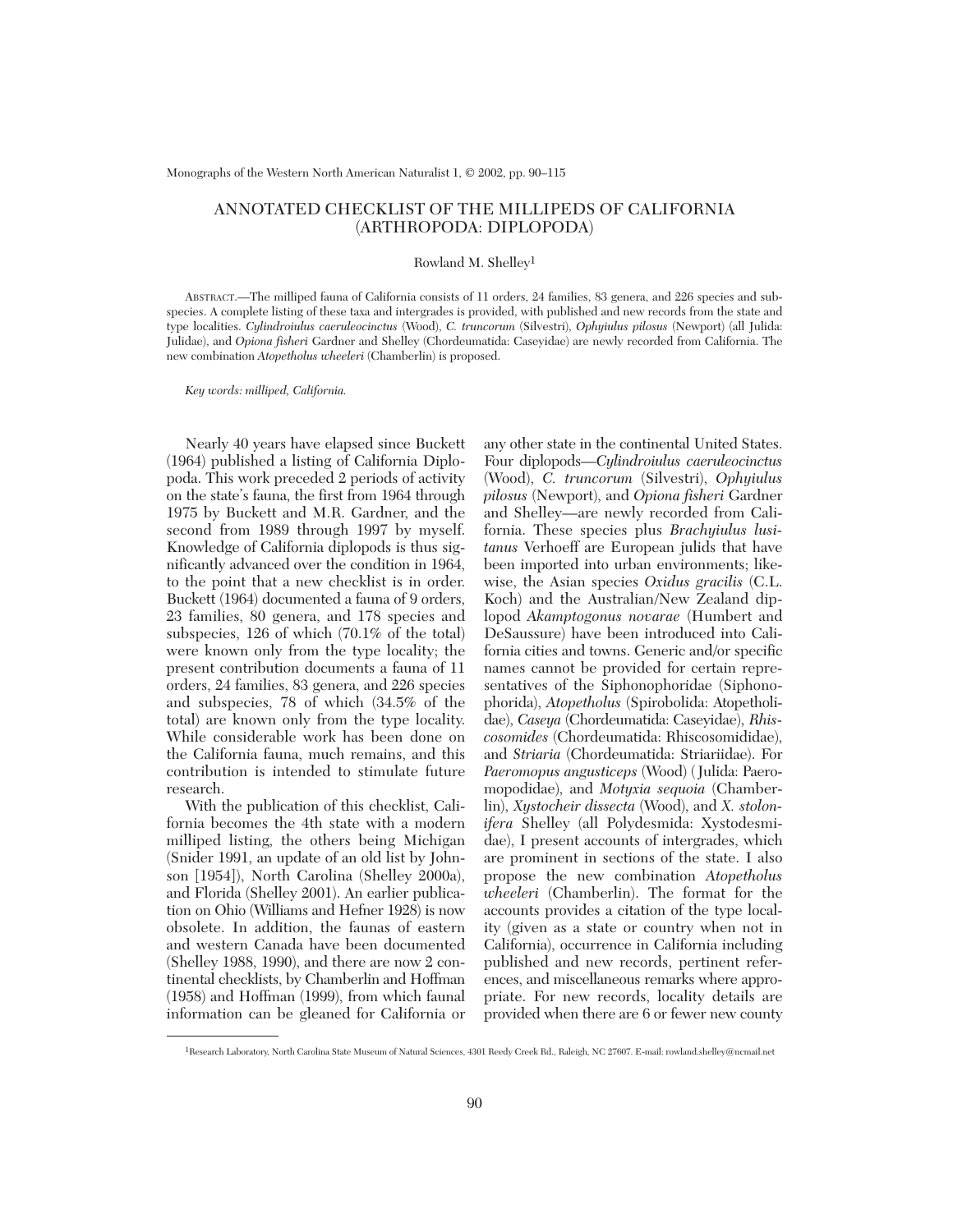records; counties alone are presented when there are more than 6 new counties. Details about junior synonyms should be sought in either Hoffman (1999) or the reference given for the relevant taxa. Acronyms of sources of preserved material are as follows:

- AMNH American Museum of Natural History, New York, NY
- BMNH The Natural History Museum, London, England
- BYU Monte L. Bean Life Science Museum, Provo, UT
- CAS California Academy of Sciences, San Francisco
- CDFA California Department of Food and Agriculture, Sacramento
- FMNH Field Museum of Natural History, Chicago, IL
- FSCA Florida State Collection of Arthropods, Gainesville
- LACMNH Los Angeles County Museum of Natural History, Los Angeles, CA
- MCZ Museum of Comparative Zoology, Harvard University, Cambridge, MA
- NCSM North Carolina State Museum of Natural Sciences, Raleigh
- NMNH National Museum of Natural History, Smithsonian Institution, Washington, DC
- TMM Texas Memorial Museum, Austin
- UAZ Department of Entomology, University of Arizona, Tucson
- UCB Entomology Department, University of California, Berkeley
- UCD Entomology Department, University of California, Davis
- UCR Entomology Department, University of California, Riverside
- UID Entomology Department, University of Idaho, Moscow
- WAS Private collection of W.A. Shear, Hampden-Sydney, VA
- WSU Entomology Department, Washington State University, Pullman
- WTAMU Department of Life, Earth, and Environmental Sciences, West Texas A&M University, Canyon, TX

## **Subclass Penicillata Order Polyxenida Family Polyxenidae Genus** *Polyxenus* **Latreille**

## *Polyxenus anacapensis* **Pierce, 1940**

TYPE LOCALITY*.*—Middle Anacapa Island, Santa Barbara County.

OCCURRENCE IN CALIFORNIA.—*Published record*: Santa Barbara County. *New records:*

Alameda, Contra Costa, Humboldt, Los Angeles, Marin, Mendocino, Napa, Nevada, Orange, Plumas, Riverside, San Diego, San Joaquin, San Luis Obispo, San Mateo, Santa Clara, Shasta, Solano, Sonoma, Tehama, Trinity, and Ventura cos. (CDFA, FSCA, LACMNH, NMNH, UCB, UCD, UCR, WAS).

REFERENCE.—Pierce 1940.

REMARKS.—For convenience I list all samples of California *Polyxenus* that I have seen under *P. anacapensis.* Some may refer to other species.

**Subclass Chilognatha Infraclass Pentazonia Order Glomerida Family Glomeridae Genus** *Glomeroides* **Chamberlin, 1922**

## *Glomeroides primus* **(Silvestri, 1929)**

TYPE LOCALITY.—Mill Valley, Marin County. OCCURRENCE IN CALIFORNIA.—*Published records*: Marin and Monterey counties. *New records*: Contra Costa Co., Redwood Park (FSCA, NMNH) and Morega Redwoods (CAS). Santa Cruz Co., Ben Lomond (FSCA) and Santa Cruz City Cave (FSCA).

REFERENCE.—Shear 1986.

**Infraclass Helminthomorpha Subterclass Colobognatha Order Polyzoniida Family Polyzoniidae Subfamily Buzoniinae Tribe Buzoniini Genus** *Buzonium* **Cook and Loomis, 1928**

#### *Buzonium crassipes* **Cook and Loomis, 1928**

TYPE LOCALITY.—Sunnyside Mine near Seneca, Plumas County.

OCCURRENCE IN CALIFORNIA.*—Published records:* Calaveras, Del Norte, El Dorado, Humboldt, Mendocino, Nevada, Placer, Siskiyou, Sonoma, and Trinity counties. *New records:* None.

REFERENCE*.*—Shelley 1997a.

## **Tribe Bdellozoniini Genus** *Bdellozonium* **Cook and Loomis, 1928**

*Bdellozonium cerviculatum* **Cook and Loomis, 1928**

TYPE LOCALITY.—Belden, Plumas County.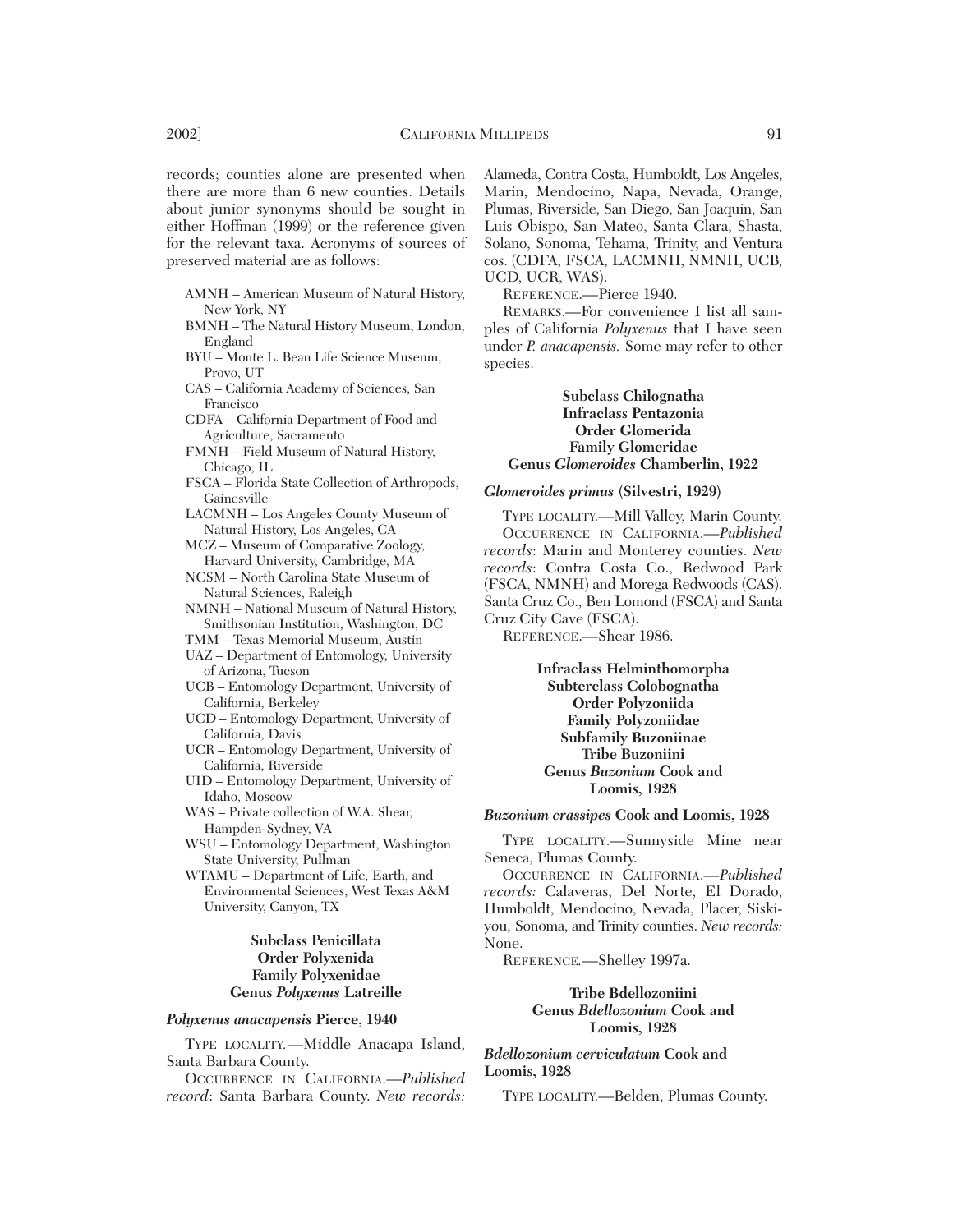OCCURRENCE IN CALIFORNIA.—*Published records:* Del Norte, El Dorado, Fresno, Humboldt, Mariposa, Monterey, Placer, Shasta, Tuolumne, and Tulare counties. *New records:* None.

REFERENCE.—Shelley 1997a.

#### *Bdellozonium quicki* **(Chamberlin, 1954)**

TYPE LOCALITY.—Chowchilla Mountain, 0.75 mi (1.2 km) N Signal Peak, Mariposa County.

OCCURRENCE IN CALIFORNIA.—*Published record:* Mariposa County (known only from the type locality).

REFERENCE.—Shelley 1997a.

## **Genus** *Stenozonium* **Shelley, 1997**

#### *Stenozonium exile* **Shelley, 1997**

TYPE LOCALITY.—Arcata Community Forest near Arcata, Humboldt County.

OCCURRENCE IN CALIFORNIA.—*Published record:* Humboldt County. *New records:* None. REFERENCE.—Shelley 1997a.

## **Family Hirudisomatidae Genus** *Octoglena* **Wood, 1864**

#### *Octoglena bivirgata* **Wood, 1864**

TYPE LOCALITY.—2 mi (3.2 km) N Ft. Ross, Sonoma County (neotype locality).

OCCURRENCE IN CALIFORNIA.—*Published records:* Colusa, Del Norte, Humboldt, Lake, Marin, Mendocino, Napa, San Mateo, Santa Clara, Santa Cruz, and Sonoma counties. *New records:* None.

REFERENCE.—Shelley 1995a.

## *Octoglena sierra* **Shelley, 1995**

TYPE LOCALITY.—4 mi (6.4 km) W Newcastle, Placer County.

OCCURRENCE IN CALIFORNIA.—*Published records:* Placer County. *New records*: None. REFERENCE.—Shelley 1995a.

## **Superorder Typhlogena Order Platydesmida Family Andrognathidae Genus** *Brachycybe* **Wood, 1864**

## *Brachycybe californica* **(Karsch, 1880)**

TYPE LOCALITY.—California without further specification.

OCCURRENCE IN CALIFORNIA.—Unknown. REMARKS.—Hoffman (1999) thought this species should be regarded as valid until the type specimen, in the Zoologisches Museum der Humboldt-Universität, Berlin, Germany, could be examined. He suggested that it might be a senior name to *B. producta* Loomis.

## *Brachycybe picta* **Gardner, 1975**

TYPE LOCALITY.—1 mi (1.6 km) N Mendocino, Mendocino County.

OCCURRENCE IN CALIFORNIA.—*Published records:* Marin and Mendocino counties. *New records*. Marin Co*.,* Sam P. Taylor State Park (UCD), Mill Valley (BMNH), and Lagunetas Canyon (FSCA). Mendocino Co., 5 mi (8 km) E Anchor Bay (AMNH).

REFERENCE.—Gardner 1975.

#### *Brachycybe producta* **Loomis, 1936**

TYPE LOCALITY.—Baja California Norte.

OCCURRENCE IN CALIFORNIA*.—Published records:* Amador, Calaveras, El Dorado, Lake, Marin, Mariposa, Napa, Nevada, Placer, Sacramento, Shasta, Solano, Sonoma, and Tuolumne counties. *New records:* Butte Co*.,* Forest Ranch (NCSM) and 2.5 mi (4.0 km) SW Cherokee (WSU).

REFERENCES.—Gardner 1975, Chamberlin and Hoffman 1958.

## *Brachycybe rosea* **Murray, 1877**

TYPE LOCALITY.—3 mi (4.8 km) SW Placerville, El Dorado County (neotype locality).

OCCURRENCE IN CALIFORNIA.—*Published records:* El Dorado, Nevada, Plumas, and Shasta counties. *New records:* Butte Co., 4 mi (6.4 km) SW Stirling City (LACMNH), Big Bear Mountain near Pulga (NMNH), and Forest Ranch (NCSM). Lassen Co., Monton (FSCA). Mendocino Co., 4.1 mi (6.6 km) SW Leggett (AMNH). Placer Co., 5 mi (8 km) N Placerville (NCSM). Sierra Co., Sierra City (AMNH). Tehama Co., Deer Creek (NMNH), S of Lassen Peak (NMNH), and Dales, 10 mi (16 km) E Red Bluff (NCSM). Yuba Co., 5 mi (8 km) N Smartville (UCB) and 1 mi (1.6 km) W Strawberry Valley Ranger Station (UCB).

REFERENCE.—Gardner 1975.

## **Genus** *Gosodesmus* **Chamberlin, 1922**

## *Gosodesmus claremontus* **Chamberlin, 1922**

TYPE LOCALITY.—Claremont, Los Angeles County.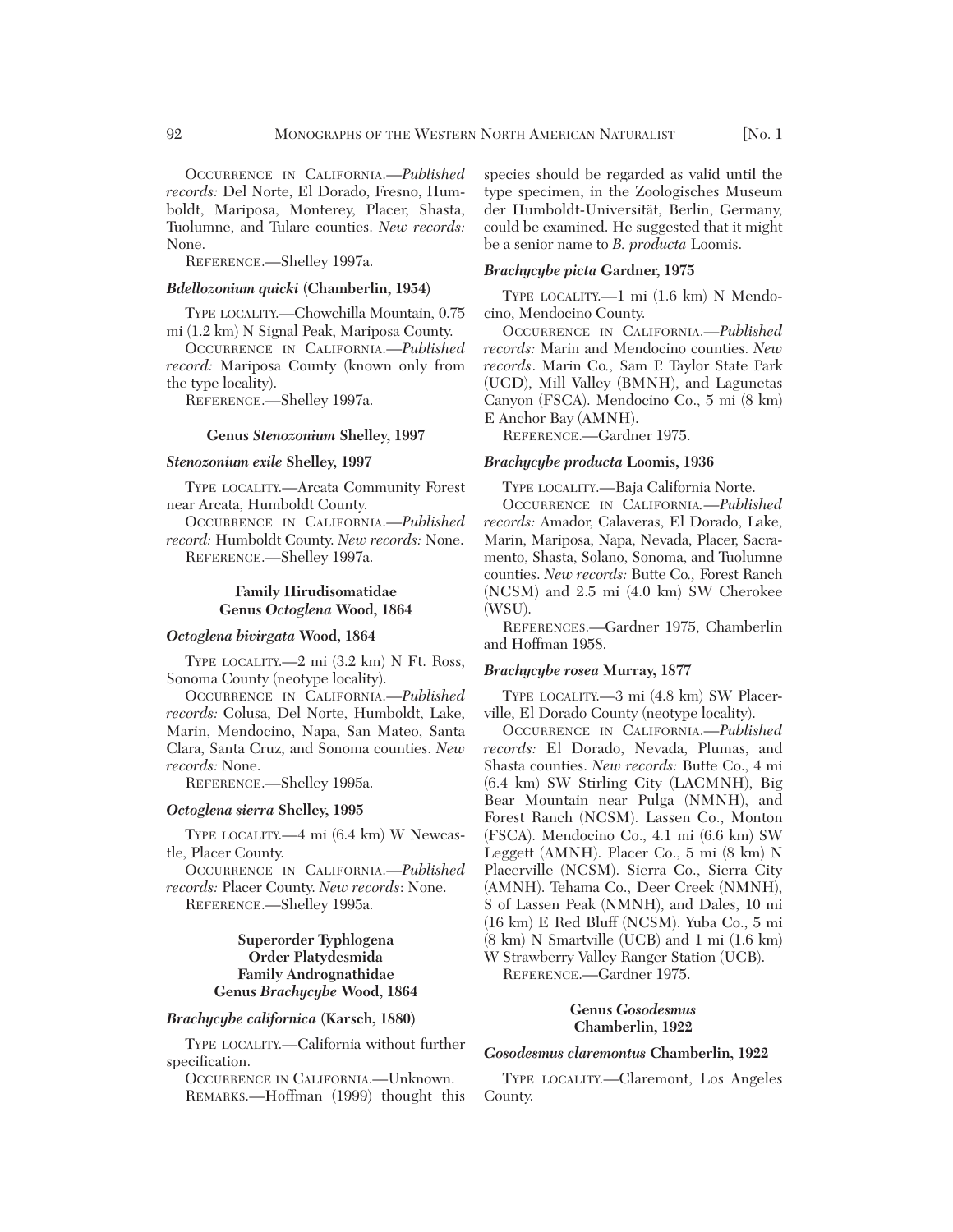OCCURRENCE IN CALIFORNIA.—*Published records:* Amador, Kern, Los Angeles, Marin, Mariposa, Mendocino, Monterey, Placer, San Mateo, Santa Barbara, Santa Clara, Santa Cruz, and Tulare counties. *New records:* Alameda, Del Norte, El Dorado, Fresno, Madera, Orange, San Bernardino, San Diego, San Joaquin, Shasta, and Stanislaus cos. (AMNH, CAS, FSCA, LACMNH, NCSM, UAZ, UCB, UCD, UCR).

REFERENCE.—Gardner 1975.

## **Genus** *Ischnocybe* **Cook and Loomis, 1928**

## *Ischnocybe plicata* **Cook and Loomis 1928**

TYPE LOCALITY.—14 mi (22.4 km) up North Fork of Feather River from Belden, Plumas County.

OCCURRENCE IN CALIFORNIA.—*Published records:* Plumas County. *New records:* Humboldt Co., Highway of Giants, 2 mi (3.2 km) N Mendocino County line (AMNH). Sonoma Co., locality not specified (BMNH).

REFERENCE.—Gardner 1975.

## **Genus** *Mitocybe* **Cook and Loomis, 1928**

## *Mitocybe auriportae* **Cook and Loomis, 1928**

TYPE LOCALITY.—Mount Tamalpais, Marin County.

OCCURRENCE IN CALIFORNIA.—*Published record:* Marin County (known only from the type locality).

REFERENCE.—Gardner 1975.

## **Order Siphonophorida Family Siphonorhinidae Genus** *Illacme* **Cook and Loomis, 1928**

## *Illacme plenipes* **Cook and Loomis, 1928**

TYPE LOCALITY.—Near the divide between Salinas and San Juan Bautista, San Benito County.

OCCURRENCE IN CALIFORNIA.—*Published record:* San Benito County (known only from the type locality).

REFERENCE.—Shelley 1996a.

REMARKS.—*Illacme plenipes* is the milliped and the animal with the most legs; a female paratype has 750. I have searched in the vicinity of the type locality several times without

finding more specimens. Re-collection of *I. plenipes* is much to be desired.

## **Family Siphonophoridae**

## **Undetermined genus and species**

OCCURRENCE IN CALIFORNIA.—*Published records:* Los Angeles and Orange counties. *New records:* None.

REFERENCE.—Shelley 1996a.

## **Subterclass Eugnatha Superorder Juliformia Order Julida Family Julidae Genus** *Brachyiulus* **Berlese, 1884**

## *Brachyiulus lusitanus* **Verhoeff, 1898**

TYPE LOCALITY*.—*Portugal.

OCCURRENCE IN CALIFORNIA.—*Published record:* Contra Costa County. *New records:* Kern Co., 15 mi (24 km) S Shirley Meadows (LACMNH). Los Angeles Co., Los Angeles (LACMNH), Pasadena (CAS), Claremont and Pomona (NMNH). Riverside Co., Riverside (UCR). Santa Barbara Co., Santa Barbara (NMNH). Santa Clara Co., Palo Alto (NMNH). Tulare Co., E of Visalia (WTAMU). Yolo Co., Davis (UCD). Yuba Co., 5 mi (8 km) N Smartville (UCB).

REFERENCE.—Reeves 2000.

## **Genus** *Cylindroiulus* **Verhoeff, 1893**

#### *Cylindroiulus caeruleocinctus* **(Wood, 1864)**

TYPE LOCALITY.—Pennsylvania.

OCCURRENCE IN CALIFORNIA.—*Published records:* None. *New records:* Los Angeles Co., Long Beach, San Pedro, and Torrance (LAC-MNH). Orange Co., La Habra (LACMNH).

REFERENCES.—None.

REMARKS.—*Cylindroiulus caeruleocinctus* is a new species for California.

## *Cylindroiulus latestriatus* **(Curtis, 1845)**

TYPE LOCALITY.—England.

OCCURRENCE IN CALIFORNIA.—*Published records:* Los Angeles and Santa Barbara counties. *New records:* Los Angeles Co., Artesia, Long Beach, Pasadena, and Torrance (CAS, FMNH, LACMNH). Orange Co., Anaheim, Newport Beach, and Santa Ana (LACMNH). Sacramento Co., Sacramento (NMNH). San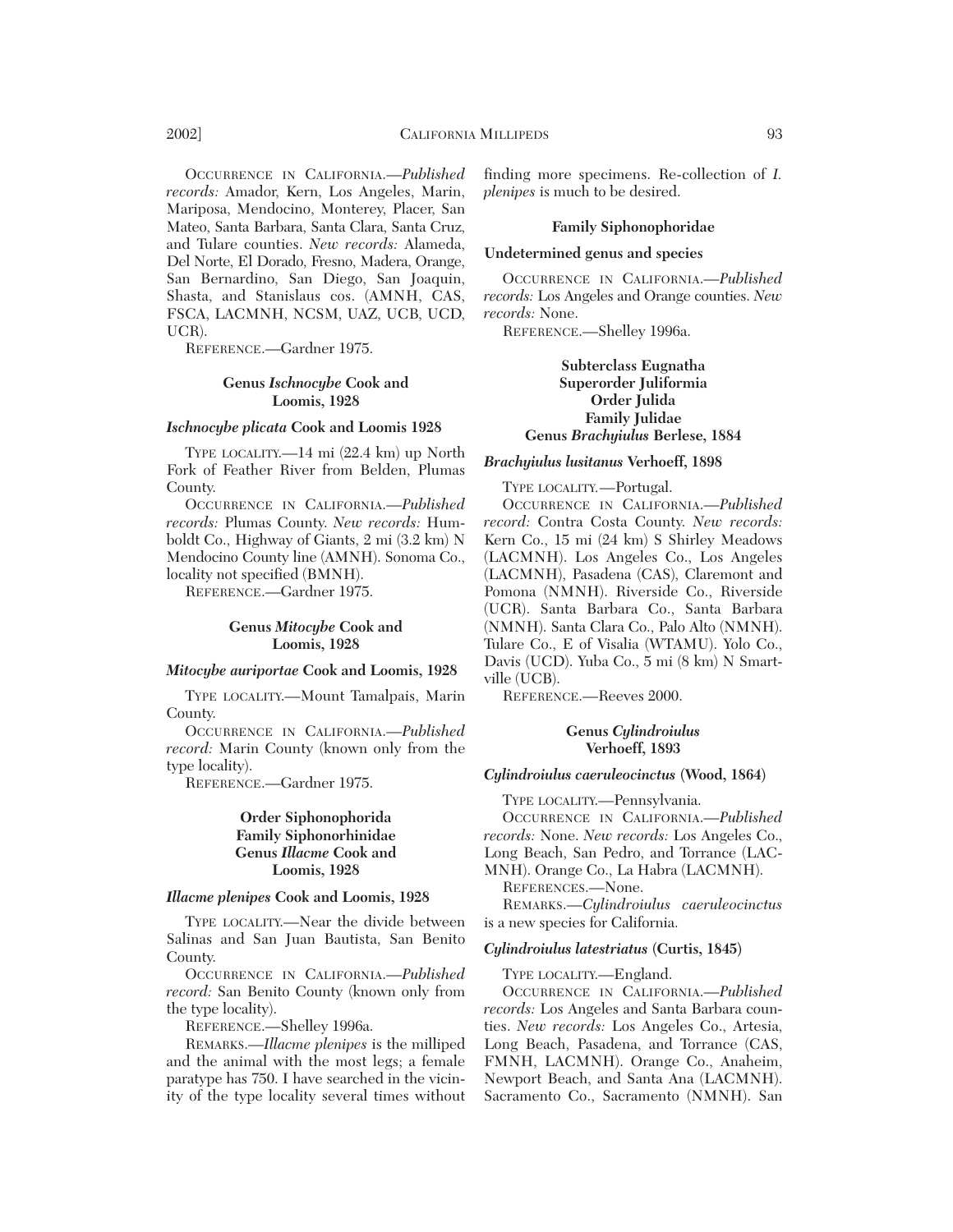Bernardino Co., Victorville (LACMNH). San Francisco Co., San Francisco (CAS). San Joaquin Co., Manteca (CAS). Santa Barbara Co., Los Alamos (LACMNH).

REFERENCE.—Chamberlin 1914.

REMARKS.—Buckett (1964) said that this species occurs from Los Angeles as far north as San Francisco Bay.

## *Cylindroiulus truncorum* **(Silvestri, 1896)**

TYPE LOCALITY.—Tunisia.

OCCURRENCE IN CALIFORNIA.—*Published records:* None. *New records:* Alameda Co., Berkeley (UCB). Butte Co., Chico (NCSM). Los Angeles Co., Pasadena (CAS). Sacramento Co., North Highlands, Dry Creek (UCD). San Bernardino Co., Mt. Baldy Village (BYU). San Mateo Co., Juniperro Serra County Park (CAS). Yolo Co., Davis (UCD).

REFERENCES.—None.

REMARKS.—*Cylindroiulus truncorum* is a new record for California.

## **Genus** *Ophyiulus* **Berlese, 1884**

## *Ophyiulus pilosus* **(Newport, 1843)**

TYPE LOCALITY.—England.

OCCURRENCE IN CALIFORNIA.—*Published records:* None. *New records*: Los Angeles Co., Claremont (FSCA). Sacramento Co., Carmichael (UCD).

REFERENCES.—None.

REMARKS.—*Ophyiulus pilosus* is a new record for California.

## **Family Nemasomatidae Genus** *Orinisobates* **Lohmander, 1932**

## *Orinisobates expressus* **(Chamberlin, 1941)**

TYPE LOCALITY.—Washington.

OCCURRENCE IN CALIFORNIA.—*Published record:* Glenn County. *New records:* Shasta Co., along California highway 89 near Bartle (UCD). Trinity Co., 4 mi (6.4 km) S Hayfork (UCB).

REFERENCE.—Enghoff 1985.

## **Family Paeromopodidae Genus** *Californiulus* **Verhoeff, 1938**

## *Californiulus blechrostriatus* **Shelley and Bauer, 1997**

TYPE LOCALITY.—Saline Valley, Death Valley National Park, Inyo County.

OCCURRENCE IN CALIFORNIA.—*Published record:* Inyo County. *New record:* Inyo Co., Nelson Range, Grapevine Canyon, (FSCA).

REFERENCE.—Shelley and Bauer 1997a.

## *Californiulus chamberlini* **(Brolemann, 1922)**

TYPE LOCALITY.—Mt. Shasta, Siskiyou County.

OCCURRENCE IN CALIFORNIA.—*Published records:* Shasta and Siskiyou counties. *New records:* None.

REFERENCE.—Shelley 1994a.

## *Californiulus dorsovittatus* **Verhoeff, 1938**

TYPE LOCALITY.—Mt. Harkness, Lassen Volcanic National Park, Plumas County.

OCCURRENCE IN CALIFORNIA.—*Published records:* Lassen, Plumas, Shasta, Siskiyou, and Tehama counties. *New records:* None.

REFERENCES.—Shelley 1994a, Shelley and Bauer 1997a.

#### *Californiulus yosemitensis* **Chamberlin, 1941**

TYPE LOCALITY.—Aspen Valley, Yosemite National Park, Tuolumne County.

OCCURRENCE IN CALIFORNIA.—*Published records:* Butte, Fresno, Kern, Lassen, Madera, Mariposa, Modoc, Mono, Nevada, Placer, Plumas, Shasta, Sierra, Tulare, and Tuolumne counties. *New record:* County unknown (either Placer or El Dorado), Lake Tahoe (BMNH).

REFERENCES.—Shelley 1994a, Shelley and Bauer 1997a.

#### **Genus** *Paeromopus* **Karsch, 1881**

## *Paeromopus angusticeps angusticeps* **(Wood, 1864)**

TYPE LOCALITY.—Oakland, Alameda County (neotype locality).

OCCURRENCE IN CALIFORNIA.—*Published records:* Alameda, Marin, Monterey, Santa Clara, and Santa Cruz counties. *New records:* None.

REFERENCES.—Shelley 1994a, Shelley and Bauer 1997a.

## *Paeromopus angusticeps buttensis* **Chamberlin, 1954**

TYPE LOCALITY*.—*Big Bar Mountain E Pulga, Butte County.

OCCURRENCE IN CALIFORNIA.—*Published records:* Amador, Butte, Calaveras, El Dorado, Humboldt, Lake, Mendocino, Nevada, Placer,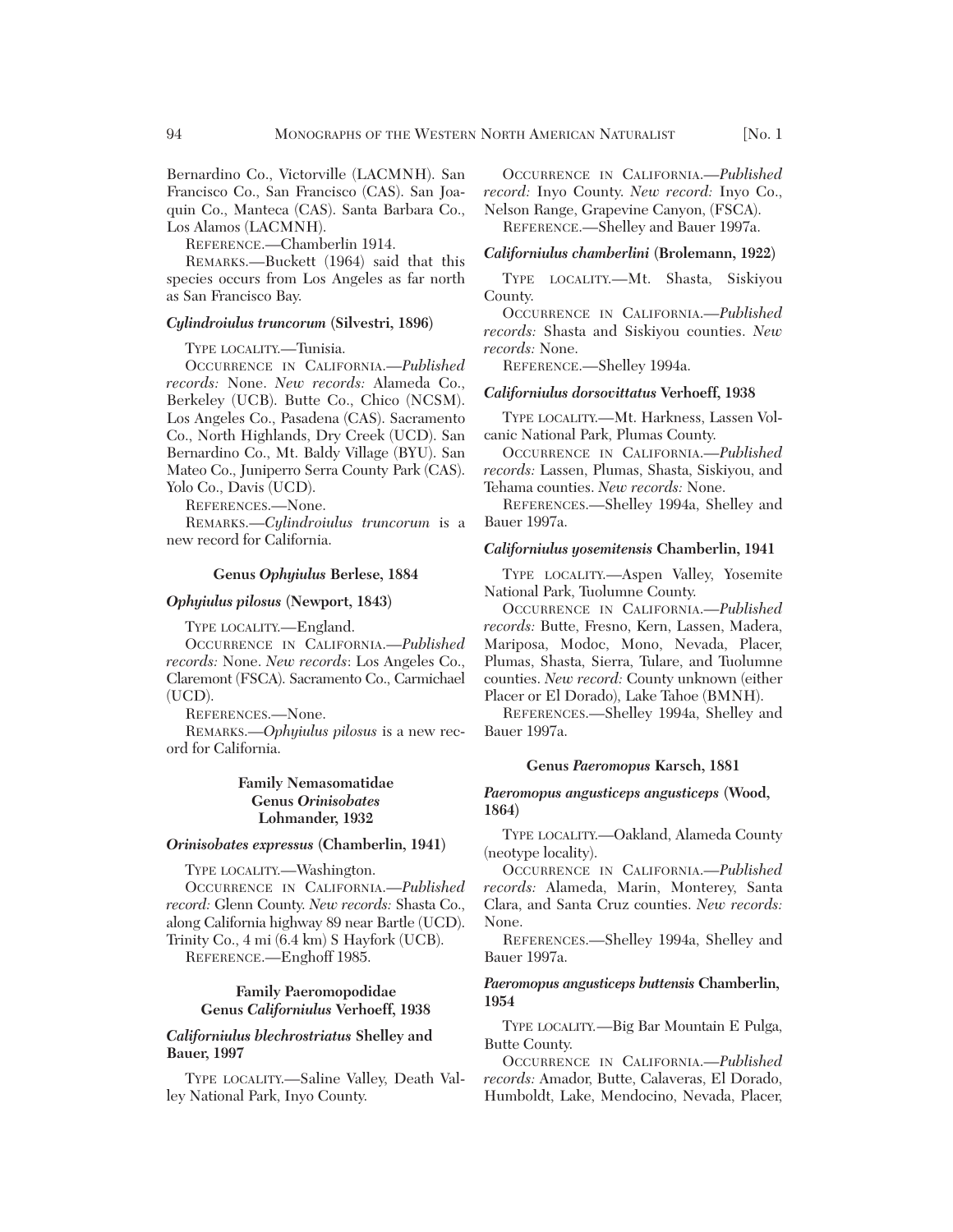Plumas, Shasta, Sierra, Solano, Sonoma, Trinity, Tuolumne, Yolo, and Yuba counties. *New records:* None.

REFERENCES.—Shelley 1994a, Shelley and Bauer 1997a.

## *Paeromopus angusticeps* **intergrades**

OCCURRENCE IN CALIFORNIA.—*Published records:* Solano and Sonoma counties. *New records:* None.

REFERENCE.—Shelley and Bauer 1997.

## *Paeromopus cavicolens* **Chamberlin, 1949**

TYPE LOCALITY.—Windeler Cavern, ca 8 mi (12.8 km) N Columbia, Tuolumne County.

OCCURRENCE IN CALIFORNIA.—*Published record:* Tuolumne County (known definitely only from the type locality).

REFERENCE.—Shelley 1994a.

## *Paeromopus eldoradus* **Chamberlin, 1941**

TYPE LOCALITY.—Coloma, El Dorado County. OCCURRENCE IN CALIFORNIA.—*Published record:* El Dorado County (known only from the type locality).

REFERENCE.—Shelley 1994a.

## *Paeromopus paniculus* **Shelley and Bauer, 1997**

TYPE LOCALITY.—1.5 mi (2.4 km) W El Portal, Mariposa County.

```
OCCURRENCE IN CALIFORNIA.—Published
record: Mariposa County. New records: None.
  REFERENCE.—Shelley and Bauer 1997a.
```
## **Family Parajulidae Genus** *Bollmaniulus* **Verhoeff, 1926**

## *Bollmaniulus catalinae* **(Chamberlin, 1940)**

TYPE LOCALITY.—Santa Catalina Island, Los Angeles County.

OCCURRENCE IN CALIFORNIA.—*Published record:* Santa Catalina Island, Los Angeles County (known only from the type locality).

REFERENCE.—Chamberlin 1940.

## *Bollmaniulus concolor* **(Chamberlin, 1940)**

TYPE LOCALITY.—Redlands, San Bernardino County.

OCCURRENCE IN CALIFORNIA.—*Published record:* San Bernardino County (known only from the type locality).

REFERENCE.—Chamberlin 1940.

## *Bollmaniulus pachysomus* **(Chamberlin, 1940)**

TYPE LOCALITY.—Yosemite National Park, Mariposa/Tuolumne counties.

OCCURRENCE IN CALIFORNIA.—*Published record:* Mariposa/Tuolumne counties (known only from the type locality).

REFERENCE.—Chamberlin 1940.

## *Bollmaniulus pearcei* **(Chamberlin, 1943)**

TYPE LOCALITY.—South Fork of Bishop Creek, Inyo County.

OCCURRENCE IN CALIFORNIA.—*Published record:* Inyo County (known only from the type locality).

REFERENCE.—Chamberlin 1943a.

## *Bollmaniulus rhodogeus* **(Chamberlin, 1940)**

TYPE LOCALITY.—Redlands, San Bernardino County.

OCCURRENCE IN CALIFORNIA.—*Published record:* San Bernardino County (known only from the type locality).

REFERENCE.—Chamberlin 1940.

#### **Genus** *Codiulus* **Chamberlin, 1940**

## *Codiulus etirus* **Chamberlin, 1941**

TYPE LOCALITY.—Cardiff-by-the-Sea, San Diego County.

OCCURRENCE IN CALIFORNIA.—*Published record:* San Diego County (known only from the type locality).

REFERENCE.—Chamberlin 1941a.

## *Codiulus oulogon* **Chamberlin, 1940**

TYPE LOCALITY.—Box Springs/Riverside, Riverside County.

OCCURRENCE IN CALIFORNIA.—*Published record:* Riverside County (known only from the type locality).

REFERENCE.—Chamberlin 1940.

## **Genus** *Mulaikiulus* **Chamberlin, 1941**

#### *Mulaikiulus stanleius* **Chamberlin, 1941**

TYPE LOCALITY.—12 mi (19.2 km) NE Hammond, Tulare County.

OCCURRENCE IN CALIFORNIA.—*Published record:* Tulare County (known only from the type locality).

REFERENCE.—Chamberlin 1941b.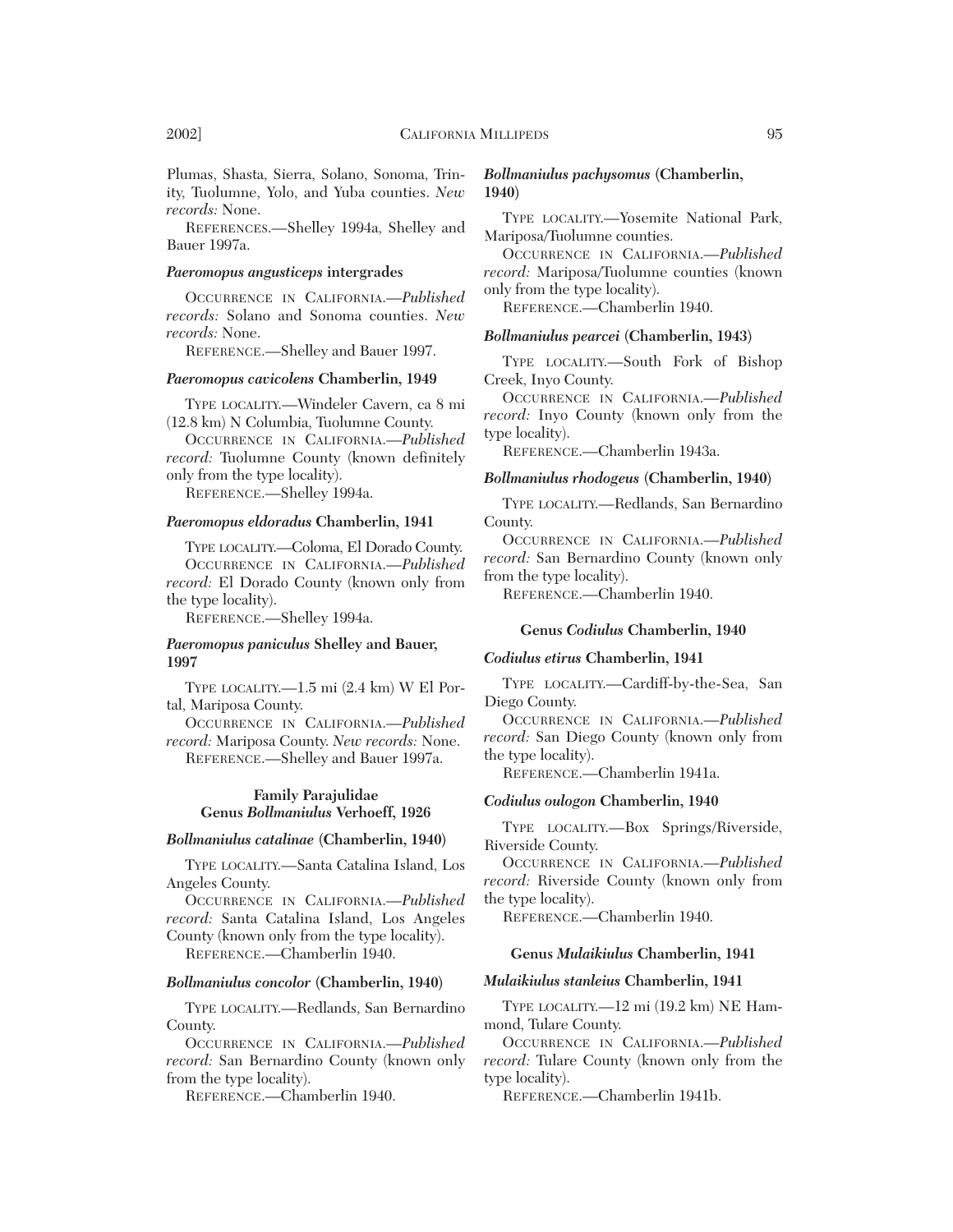## **Genus** *Parajulus* **Humbert and DeSaussure, 1869**

## *Parajulus varius* **Bollman, 1887**

TYPE LOCALITY.—San Diego, San Diego County.

OCCURRENCE IN CALIFORNIA.—*Published records:* Mendocino and San Diego counties, and "Rosario Mission," county unknown. *New records:* None.

REFERENCES.—Bollman 1887a, 1887b.

REMARKS.—This species, listed under "Parajulidae of Uncertain Systematic Position" by Chamberlin and Hoffman (1958) and "Parajulidae of Uncertain Generic Position or Validity" by Hoffman (1999), was described as new twice by Bollman (1887a, 1887b). I cite it here under *Parajulus*, but undoubtedly it belongs to a different genus, a decision that must await comprehensive studies on western components of the family. In the original descriptions, Bollman reported it from San Diego; Ukiah, Mendocino County; and "Rosario Mission," which was reported to be in Southern California and "Lower California," i.e., Baja California. Chamberlin and Hoffman (1958) suggested San Diego as a restricted type locality but did not designate a lectotype.

## **Genus** *Simiulus* **Chamberlin, 1940**

## *Simiulus arius* **(Chamberlin, 1918)**

TYPE LOCALITY.—Stanford, Santa Clara County.

OCCURRENCE IN CALIFORNIA.—*Published record:* Santa Clara County (known only from the type locality).

REFERENCE.—Chamberlin 1940.

## **Genus** *Sophiulus* **Chamberlin, 1940**

#### *Sophiulus lomondus* **Chamberlin, 1941**

TYPE LOCALITY.—Ben Lomond, Santa Cruz County.

OCCURRENCE IN CALIFORNIA.—*Published record:* Santa Cruz County (known only from the type locality).

REFERENCE.—Chamberlin 1941a.

## *Sophiulus tivius* **(Chamberlin, 1912)**

TYPE LOCALITY.—Mill Valley, Marin County. OCCURRENCE IN CALIFORNIA.—*Published*

*records:* Marin, San Francisco, and Santa Clara counties. *New records:* None.

REFERENCE.—Chamberlin 1940.

#### **Genus** *Spathiulus* **Chamberlin, 1940**

## *Spathiulus elegantulus* **Causey, 1950**

TYPE LOCALITY.—Happy Isle, Yosemite National Park, Mariposa County.

OCCURRENCE IN CALIFORNIA.—*Published record:* Mariposa County (known only from the type locality).

REFERENCE.—Causey 1950.

#### *Spathiulus leptus* **Chamberlin, 1940**

TYPE LOCALITY.—Yosemite National Park, Mariposa/Tuolumne counties.

OCCURRENCE IN CALIFORNIA.—*Published record:* Mariposa/Tuolumne counties (known only from the type locality).

REFERENCE.—Chamberlin 1940.

## *Spathiulus tribolus* **Chamberlin, 1941**

TYPE LOCALITY.—Sequoia National Park, 12 mi (19.2 km) N Hammond, Tulare County.

OCCURRENCE IN CALIFORNIA.—*Published record:* Tulare County (known only from the type locality).

REFERENCE.—Chamberlin 1941b.

#### *Spathiulus tuolumnus* **(Chamberlin, 1950)**

TYPE LOCALITY.—Pinecrest, Tuolumne County.

OCCURRENCE IN CALIFORNIA.—*Published record:* Tuolumne County (known only from the type locality).

REFERENCE.—Chamberlin 1950.

REMARKS.—Chamberlin and Hoffman (1958) and Hoffman (1999) show this species as having been originally included in *Spathiulus,* but it was actually described in *Sophiulus.*

#### **Genus** *Tuniulus* **Chamberlin, 1941**

## *Tuniulus milpitanus* **(Chamberlin, 1940)**

TYPE LOCALITY.—Milpitas, Santa Clara County.

OCCURRENCE IN CALIFORNIA.—*Published record:* Santa Clara County (known only from the type locality).

REFERENCE.—Chamberlin 1940.

## **Order Spirobolida Family Atopetholidae Subfamily Arinolinae**

#### *Arinolus latus* **Loomis, 1953**

TYPE LOCALITY.—Antelope Valley between Lancaster and Palmdale, Los Angeles County.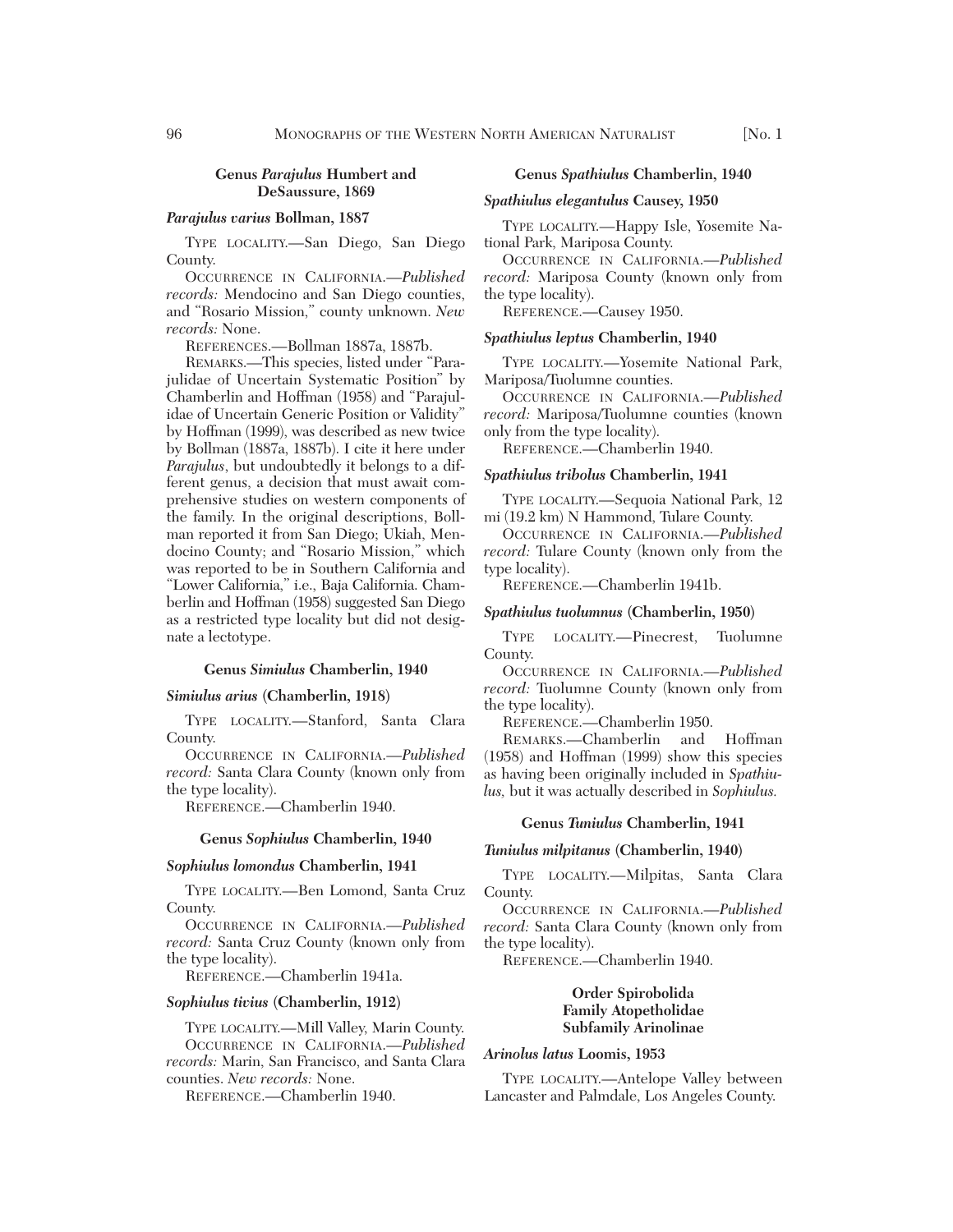OCCURRENCE IN CALIFORNIA.—*Published record:* Los Angeles County. *New record:* San Bernardino Co., Pisgah Crater (LACMNH).

REFERENCE.—Hoffman and Orcutt 1960.

## **Genus** *Piedolus* **Chamberlin, 1930**

## *Piedolus utus* **Chamberlin, 1930**

TYPE LOCALITY.—Utah. OCCURRENCE IN CALIFORNIA.—*Published record:* Inyo County. *New records:* None. REFERENCE.—Shelley 2000b.

## **Subfamily Atopetholinae Genus** *Atopetholus* **Chamberlin, 1918**

## *Atopetholus angelus* **Chamberlin, 1920**

TYPE LOCALITY.—Silver Lake (Edendale suburb), Los Angeles, Los Angeles County.

OCCURRENCE IN CALIFORNIA.—*Published record:* Los Angeles County. *New records:* San Diego Co., U.S. International University, Elliott Campus and Scripps Ranch (NCSM, UCD).

REFERENCE.—Hoffman and Orcutt 1960**.**

REMARKS.—This name may prove to be a junior synonym of *A. californicus.*

## *Atopetholus barbaranus* **Chamberlin, 1949**

TYPE LOCALITY.—Orcutt, Santa Barbara County.

OCCURRENCE IN CALIFORNIA.—*Published record:* Santa Barbara County (known only from the type locality).

REFERENCE.—Hoffman and Orcutt 1960

## *Atopetholus californicus* **Chamberlin, 1918**

TYPE LOCALITY.—Claremont, Los Angeles/ San Bernardino counties.

OCCURRENCE IN CALIFORNIA.—*Published record:* Los Angeles/San Bernardino counties. *New records:* Kern Co., Tehachapi Mountains, along California highway 58 at Clear Creek (NMNH). Orange Co., Newport Beach (UCD). San Diego Co., Torrey Pines State Beach and Reserve (NMNH).

REFERENCES.—Hoffman and Orcutt 1960, Hoffman 1998.

## *Atopetholus carmelitus* **Chamberlin, 1940**

TYPE LOCALITY.—Hastings Reservation, Monterey County.

OCCURRENCE IN CALIFORNIA.—*Published record:* Monterey County (known only from the type locality).

REFERENCE.—Hoffman and Orcutt 1960.

## *Atopetholus fraternus* **Chamberlin, 1918**

TYPE LOCALITY.—Friant, Fresno County. OCCURRENCE IN CALIFORNIA.—*Published record:* Fresno County. *New record:* Kings Co., Avenal (AMNH).

REFERENCE.—Hoffman and Orcutt 1960.

## *Atopetholus paroicus* **Chamberlin, 1941**

TYPE LOCALITY.—Mountain Springs, Imperial County.

OCCURRENCE IN CALIFORNIA.—*Published record:* Imperial County (known only from the type locality).

REFERENCE.—Hoffman and Orcutt 1960.

#### *Atopetholus pearcei* **Chamberlin, 1950**

TYPE LOCALITY.—Oildale, Kern County.

OCCURRENCE IN CALIFORNIA.—*Published record:* Kern County (known only from the type locality).

REFERENCE.—Hoffman and Orcutt 1960.

## *Atopetholus wheeleri* **(Chamberlin, 1918), new combination**

TYPE LOCALITY.—Cold Spring Canyon, Santa Ynez Mountains, Santa Barbara County.

OCCURRENCE IN CALIFORNIA.—*Published record:* Santa Barbara County (known only from the type locality).

REFERENCES.—Hoffman and Orcutt 1960, Hoffman 1998.

REMARKS.—Hoffman (1999) considered *Hesperolus* a questionable synonym of *Atopetholus* but nevertheless listed *H. wheeleri,* making the combination with *Atopetholus* new.

#### *Atopetholus* **sp.**

OCCURRENCE IN CALIFORNIA.—Kern County, Erskine Canyon SE of Kernville (LACMNH). Riverside County, Joshua Tree National Park, Pinyon Wells (LACMNH).

REMARKS.—For completion I list here counties from which unidentified species of *Atopetholus* have been taken.

## **Genus** *Orthichelus* **Chamberlin and Hoffman, 1950**

## *Orthichelus michelbacheri* **(Verhoeff, 1938)**

TYPE LOCALITY.—Walker Pass, 6 mi (9.6 km) NW Freeman**,** Kern County.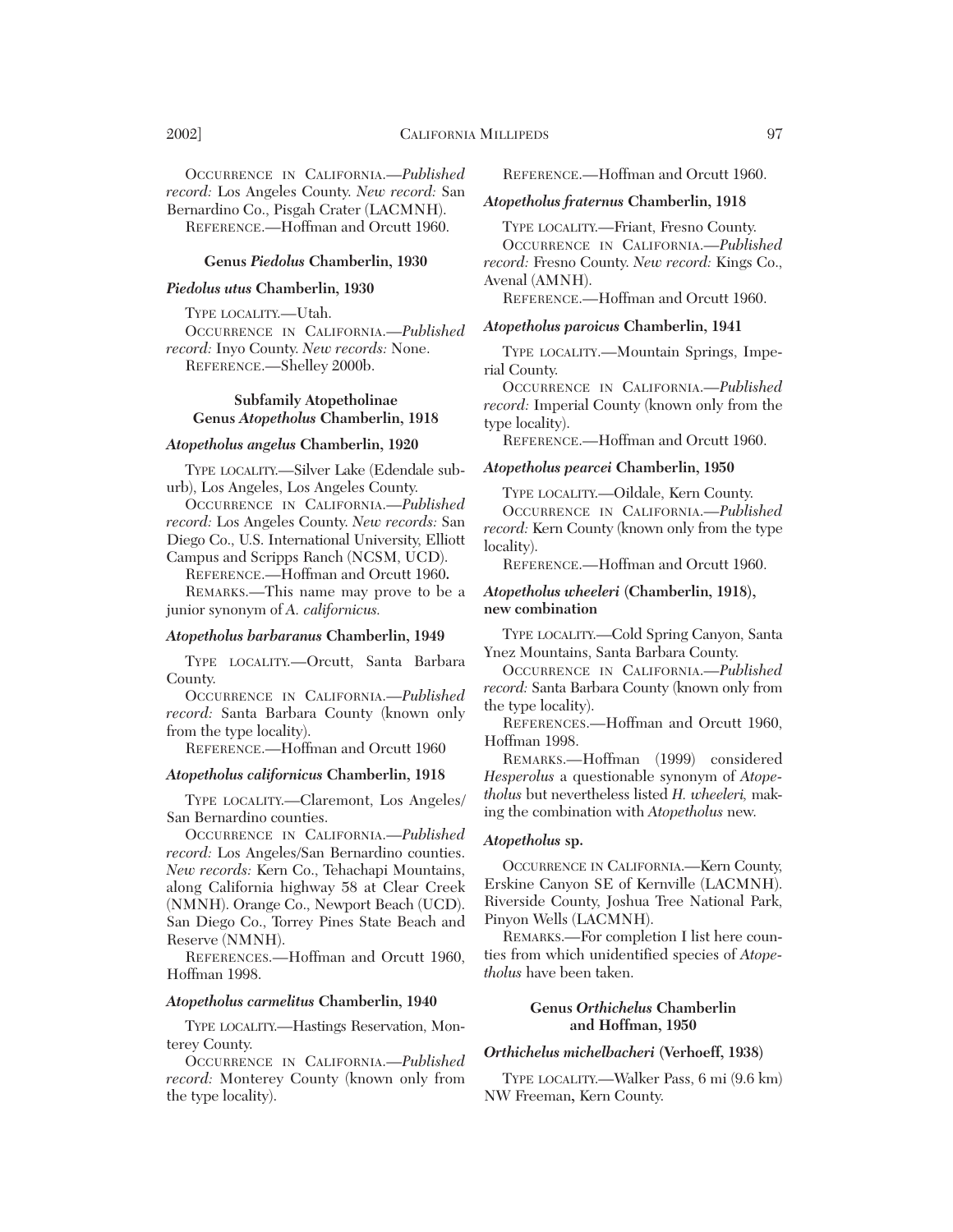OCCURRENCE IN CALIFORNIA.—*Published record:* Kern County. *New records:* Inyo Co., Argus Mountains (FSCA). Riverside Co. (UCD). San Bernardino Co., 5 mi (8 km) S Atolia (FSCA).

REFERENCE.—Hoffman and Orcutt 1960.

## **Genus** *Tidolus* **Chamberlin, 1949**

#### *Tidolus parvus* **Chamberlin, 1918**

TYPE LOCALITY.—Claremont, Los Angeles County.

OCCURRENCE IN CALIFORNIA.—*Published record:* Los Angeles County. *New records:* None.

REFERENCE.—Hoffman and Orcutt 1960.

#### **Genus** *Watichelus* **Chamberlin, 1949**

#### *Watichelus edentatus* **Loomis, 1949**

TYPE LOCALITY.—Between San Diego and El Centro, San Diego/Imperial counties.

OCCURRENCE IN CALIFORNIA.—*Published record:* San Diego/Imperial counties (known only from the type locality).

REFERENCE.—Hoffman and Orcutt 1960.

#### *Watichelus parallelus* **Loomis, 1949**

TYPE LOCALITY.—Chula Vista, San Diego County.

OCCURRENCE IN CALIFORNIA.—*Published record:* San Diego County (known only from the type locality).

REFERENCE.—Hoffman and Orcutt 1960.

## *Watichelus robustus* **Loomis, 1949**

TYPE LOCALITY.—Chula Vista, San Diego County.

OCCURRENCE IN CALIFORNIA.—*Published record:* San Diego County (known only from the type locality).

REFERENCE.—Hoffman and Orcutt 1960.

## *Watichelus smithi* **(Chamberlin, 1947)**

TYPE LOCALITY.—Murray Canyon, 3 mi (4.8 km) N Palm Springs, Riverside County.

OCCURRENCE IN CALIFORNIA.—*Published record:* Riverside County (known only from the type locality).

REFERENCE.—Hoffman and Orcutt 1960.

**Subfamily Onychelinae Genus** *Onychelus* **Cook, 1904**

*Onychelus obustus* **Cook, 1904**

TYPE LOCALITY.—Colorado Desert, Riverside County.

OCCURRENCE IN CALIFORNIA.—*Published records:* San Bernardino, San Diego, and Riverside counties. *New records:* None.

REFERENCE.—Shelley 1998.

## **Family Spirobolidae Subfamily Tylobolinae Genus** *Hiltonius* **Chamberlin, 1918**

## *Hiltonius australis* **(Grinnell, 1908)**

TYPE LOCALITY.—Rancho La Brea tar pits, Los Angeles, Los Angeles County.

OCCURRENCE IN CALIFORNIA.—*Published record:* Los Angeles County (known only from the type locality).

REFERENCE.—Grinnell 1908.

REMARKS.—I follow Hoffman (1999) in placing this species in *Hiltonius.* He stated that it is "almost certainly a senior synonym of either *H. pulchrus* or *Tylobolus claremontus.*"

#### *Hiltonius hebes* **(Bollman, 1887)**

TYPE LOCALITY.—San Diego, San Diego County.

OCCURRENCE IN CALIFORNIA.—*Published record:* San Diego County. *New records:* None. REFERENCE.—Keeton 1960.

#### *Hiltonius mimus* **Chamberlin, 1941**

TYPE LOCALITY.—Mountain Springs, San Diego County.

OCCURRENCE IN CALIFORNIA.—*Published record:* San Diego County (known only from the type locality).

REFERENCE.—Keeton 1960.

#### *Hiltonius pulchrus* **Chamberlin, 1918**

TYPE LOCALITY.—Claremont, Los Angeles County.

OCCURRENCE IN CALIFORNIA.—*Published records:* Kern, Los Angeles, and Riverside counties. *New records:* None.

REFERENCE.—Keeton 1960.

## **Genus** *Tylobolus* **Cook, 1904**

## *Tylobolus castaneus* **Chamberlin, 1918**

TYPE LOCALITY.—Brookdale, Santa Cruz County.

OCCURRENCE IN CALIFORNIA.—*Published records:* Alameda, Amador, Contra Costa, Fresno, Mariposa, Sacramento, San Joaquin,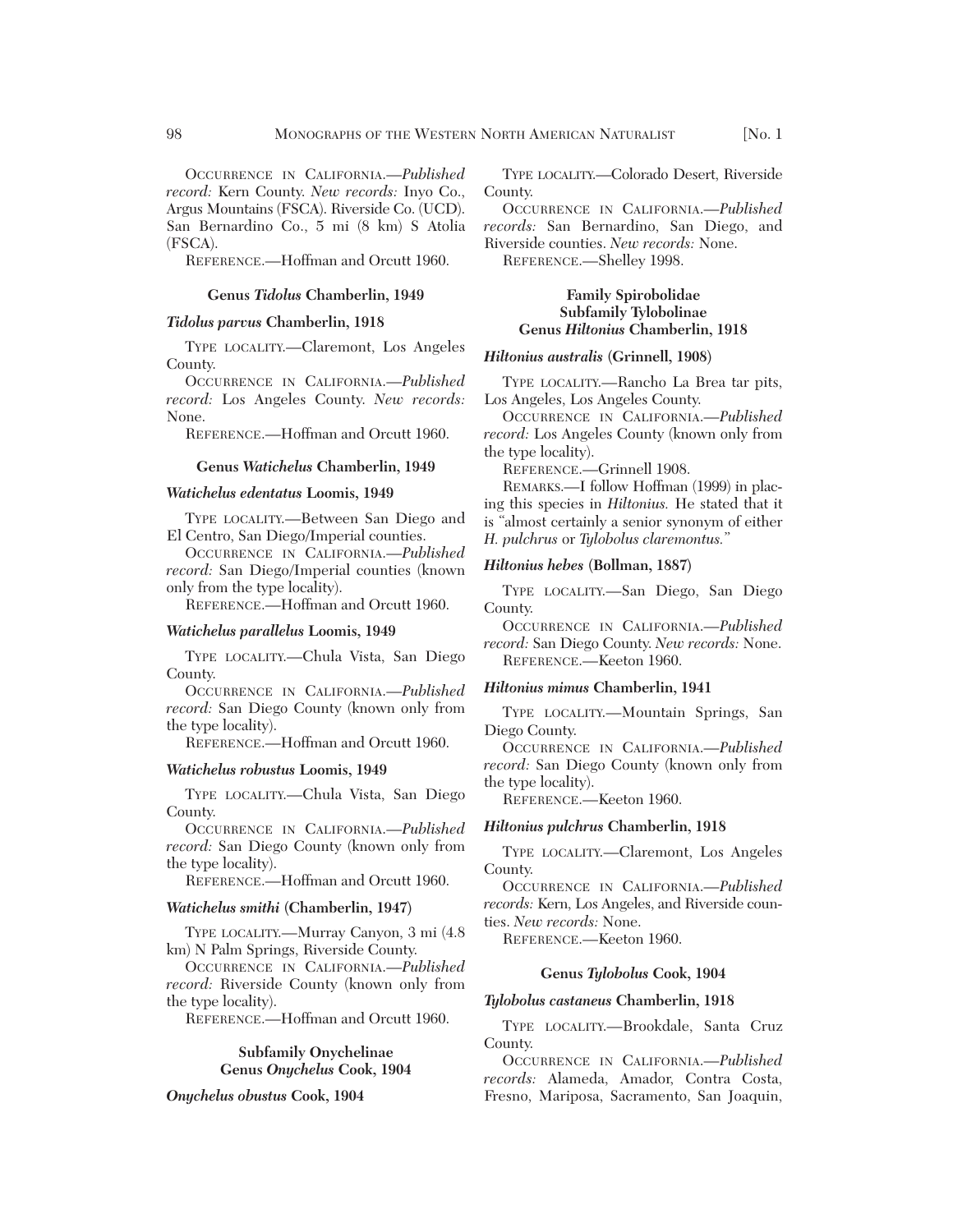Santa Clara, Santa Cruz, and Tulare counties. *New record:* El Dorado Co., 1 mi (1.6 km) E Pacific House (NCSM).

REFERENCES.—Keeton 1960, 1966.

## *Tylobolus claremontus* **Chamberlin, 1918**

TYPE LOCALITY.—Claremont, Los Angeles County.

OCCURRENCE IN CALIFORNIA.—*Published records:* Los Angeles, Riverside, and San Diego counties. *New records:* None.

REFERENCES.—Keeton 1960, 1966.

## *Tylobolus deses deses* **Cook, 1904**

TYPE LOCALITY.—California without further specification; stated to be Stanford University, Santa Clara County, by Buckett and Gardner (1966).

OCCURRENCE IN CALIFORNIA.—*Published records:* Marin, San Mateo, Santa Cruz, and Sonoma counties. *New records:* None.

REFERENCES.—Keeton 1960, 1966, Buckett and Gardner 1966.

## *Tylobolus deses magnificus* **Buckett and Gardner, 1966**

TYPE LOCALITY.—2 mi (3.2 km) W Cordelia, Solano County.

OCCURRENCE IN CALIFORNIA.—*Published records:* Merced, Napa, and Solano counties. *New records:* Contra Costa Co., 2 mi (3.2 km) E Clayton Valley (UCD). Sacramento Co., 5 mi (8 km) SW Folsom Dam (UCD). Stanislaus Co., 15 mi (24 km) W Patterson (CAS).

REFERENCES.—Keeton 1960, 1966, Buckett and Gardner 1966.

## *Tylobolus loomisi* **Keeton, 1966**

TYPE LOCALITY.—South of Ft. Tejon, Kern County.

OCCURRENCE IN CALIFORNIA.—*Published records:* Kern, Santa Barbara, and Ventura counties. *New records:* None.

REFERENCE.—Keeton 1966.

#### *Tylobolus monachus* **(Chamberlin, 1949)**

TYPE LOCALITY.—Hastings Reservation, Monterey County.

OCCURRENCE IN CALIFORNIA.—*Published records:* Fresno and Monterey counties. *New records:* None.

REFERENCE.—Keeton 1960.

#### *Tylobolus uncigerus* **(Wood, 1864)**

TYPE LOCALITY.—California without further specification; restricted by Keeton (1960) to Solano County.

OCCURRENCE IN CALIFORNIA.—*Published records:* Contra Costa, Humboldt, Mariposa, Sacramento, San Joaquin, Santa Cruz, and Solano counties. *New records:* Butte, Colusa, Glenn, Humboldt, Lake, Marin, Mendocino, Napa, Santa Clara, Shasta, Sonoma, Tehama, Trinity, and Yolo cos. (CDFA, FSCA, MCZ, UCB, UCD)

REFERENCES.—Keeton 1960, 1966.

## *Tylobolus utahensis* **Chamberlin, 1925**

TYPE LOCALITY.—Utah

OCCURRENCE IN CALIFORNIA.—*Published record:* Inyo County. *New records:* None.

REFERENCE*.—*Shelley and Bauer 1997b.

## **Order Spirostreptida Family Cambalidae Genus** *Alakene* **Chamberlin, 1941**

## *Alakene simplex* **Chamberlin, 1941**

TYPE LOCALITY.—5 mi (8 km) NE Lemoncove, Tulare County.

OCCURRENCE IN CALIFORNIA.—*Published record:* Tulare County (known only from the type locality).

REFERENCE.—Chamberlin 1941b.

## **Genus** *Buwatia* **Chamberlin, 1912**

#### *Buwatia monterea* **Chamberlin, 1912**

TYPE LOCALITY.—Pacific Grove, Monterey County.

OCCURRENCE IN CALIFORNIA.—*Published record:* Monterey County (known only from the type locality).

REFERENCES.—Chamberlin 1912, Loomis 1938.

#### **Genus** *Doilene* **Chamberlin, 1941**

#### *Doilene carmela* **Chamberlin, 1941**

TYPE LOCALITY.—Hastings Reservation, Monterey County.

OCCURRENCE IN CALIFORNIA.—*Published record:* Monterey County (known only from the type locality).

REFERENCE*.—*Chamberlin 1941a.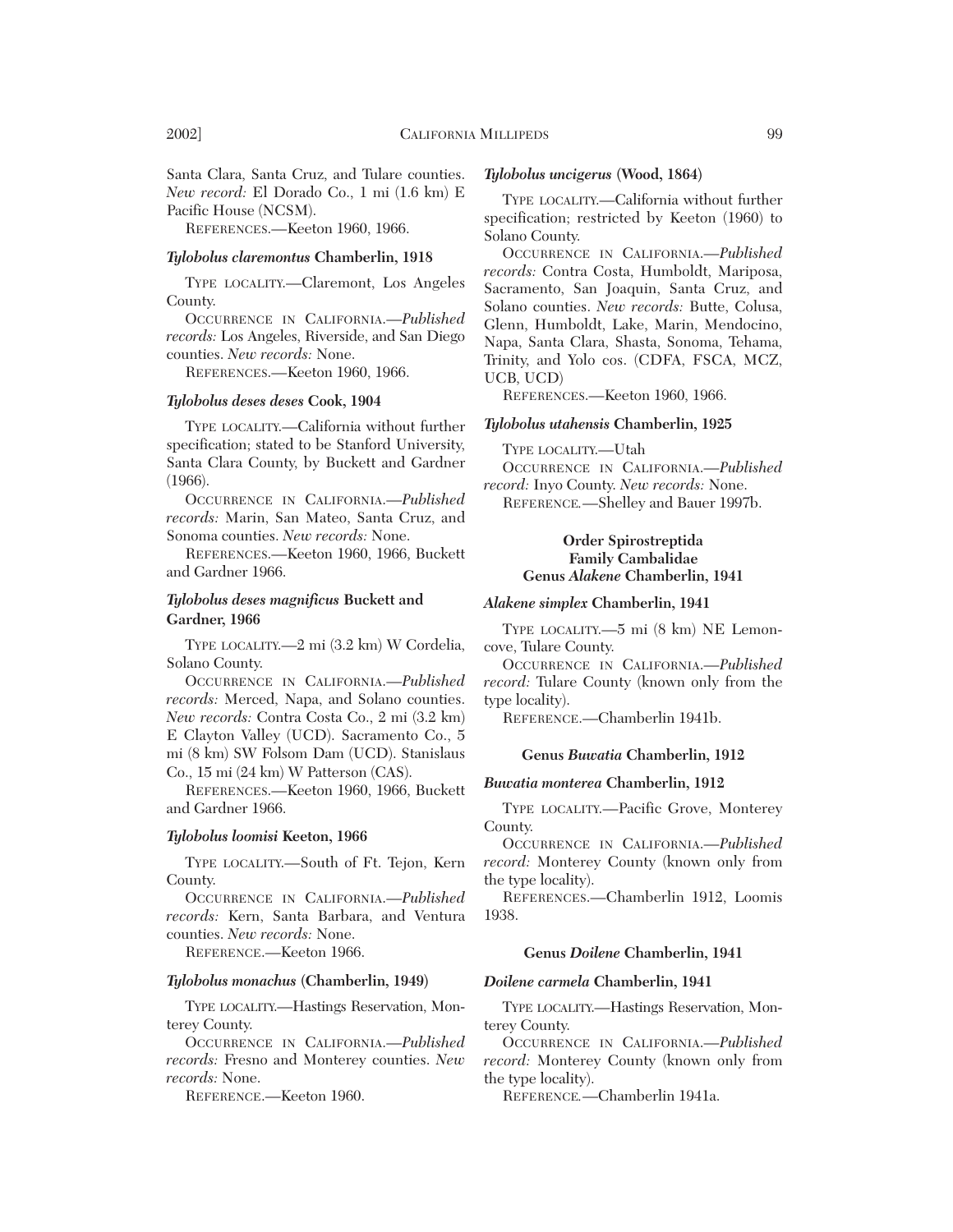#### **Genus** *Endere* **Loomis, 1938**

## *Endere disora* **Loomis, 1938**

TYPE LOCALITY.—Sunnyside Mine near Seneca, Plumas County.

OCCURRENCE IN CALIFORNIA.—*Published record:* Plumas County (known only from the type locality).

REFERENCE.—Loomis 1938.

## **Genus** *Leiodere* **Loomis, 1938**

#### *Leiodere angelorum* **Chamberlin, 1943**

TYPE LOCALITY.—Los Angeles, Los Angeles County.

OCCURRENCE IN CALIFORNIA.—*Published record:* Los Angeles County (known only from the type locality.

REFERENCE.—Chamberlin 1943a.

#### *Leiodere dasyura* **Loomis, 1938**

TYPE LOCALITY.—Tajiguas, Santa Barbara County.

OCCURRENCE IN CALIFORNIA.—*Published record:* Santa Barbara County (known only from the type locality).

REFERENCE.—Loomis 1938.

## *Leiodere nana* **Loomis, 1938**

TYPE LOCALITY.—Between Vallejo and Cordelia, Solano County.

OCCURRENCE IN CALIFORNIA.—*Published record:* Solano County (known only from the type locality).

Reference.—Loomis 1938.

#### *Leiodere torreyana* **Loomis, 1938**

TYPE LOCALITY.—Torrey Pines State Beach and Reserve, San Diego County.

OCCURRENCE IN CALIFORNIA.—*Published record:* San Diego County (known only from the type locality).

Reference.—Loomis 1938.

## **Genus** *Nannolene* **Bollman, 1887**

#### *Nannolene burkei* **(Bollman, 1887)**

TYPE LOCALITY.—Ukiah, Mendocino County. OCCURRENCE IN CALIFORNIA.—*Published record:* Mendocino County (known only from the type locality).

REFERENCES.—Chamberlin 1922, Loomis 1938.

REMARKS.—Without providing a written account, Chamberlin (1922, pl. 1, figs. 4–10)

published drawings of a male from an unknown locality. As noted by Hoffman (1999), there is no reason to believe that this species is either conspecific or congeneric with the type specimens.

#### *Nannolene catalina* **Chamberlin, 1941**

TYPE LOCALITY.—Hamilton Canyon, Santa Catalina Island, Los Angeles County.

OCCURRENCE IN CALIFORNIA.—*Published record:* Santa Catalina Island, Los Angeles County. *New records:* None.

REFERENCE.—Chamberlin 1941a.

## *Nannolene corticolens* **Chamberlin, 1951**

TYPE LOCALITY.—Base of Mt. Diablo, Contra Costa County.

OCCURRENCE IN CALIFORNIA.—*Published record:* Contra Costa County (known only from the type locality).

REFERENCE.—Chamberlin 1951.

## *Nannolene dorothea* **Chamberlin, 1941**

TYPE LOCALITY.—One of 3 sites in Kern County (Isabella, Kernville, or Squaw Valley) or 1 mi (1.6 km) E Hammond, Tulare County.

OCCURRENCE IN CALIFORNIA.—*Published records:* Kern and Tulare counties. *New records:* None.

REFERENCE.—Chamberlin 1941b.

## *Nannolene keiferi* **Chamberlin, 1943**

TYPE LOCALITY.—Near Sacramento, Sacramento County.

OCCURRENCE IN CALIFORNIA.—*Published record:* Sacramento County (known only from the type locality).

REFERENCE.—Chamberlin 1943b.

## *Nannolene minor* **Loomis, 1938**

TYPE LOCALITY.—Near Bakersfield, Kern County.

OCCURRENCE IN CALIFORNIA.—*Published record:* Kern County (known only from the type locality).

REFERENCE.—Loomis 1938.

## *Nannolene personifer* **Chamberlin, 1941**

TYPE LOCALITY.—9 mi (14.4 km) N Placerville, El Dorado County.

OCCURRENCE IN CALIFORNIA.—*Published record:* El Dorado County (known only from the type locality).

REFERENCE.—Chamberlin 1941b.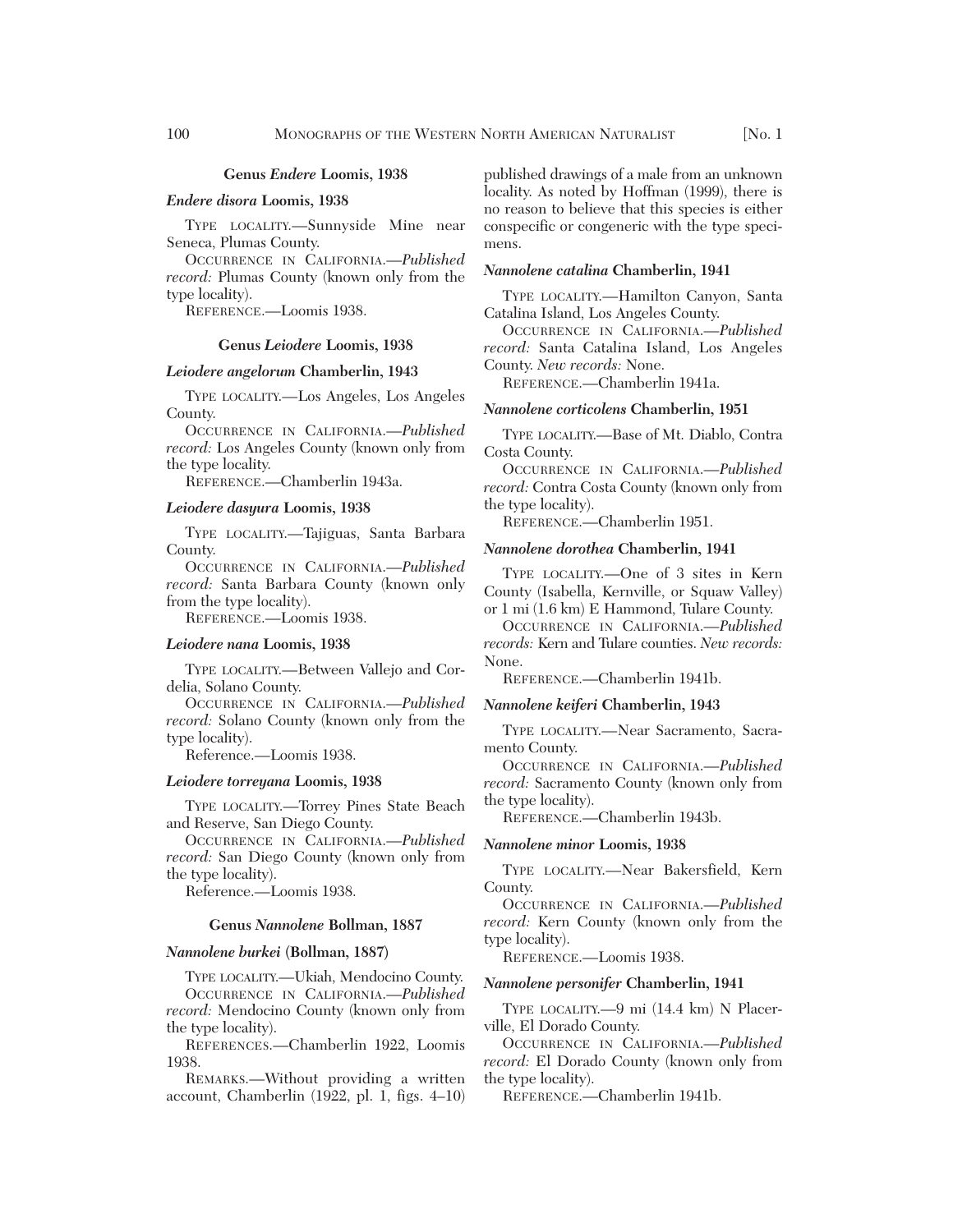#### *Nannolene violacea* **Loomis, 1938**

TYPE LOCALITY.—South of Atascadero, San Luis Obispo County.

OCCURRENCE IN CALIFORNIA.—*Published records:* Kern and San Luis Obispo counties. *New records:* None.

REFERENCE.—Loomis 1938.

## **Genus** *Odachurus* **Loomis, 1938**

#### *Odachurus petasatus* **Loomis, 1938**

TYPE LOCALITY.—Torrey Pines State Beach and Reserve, San Diego County.

OCCURRENCE IN CALIFORNIA.—*Published record:* San Diego County (known only from the type locality).

REFERENCE.—Loomis 1938.

## **Genus** *Paiteya* **Chamberlin, 1910**

## *Paiteya errans* **Chamberlin, 1910**

TYPE LOCALITY.—Southern California without further specification.

OCCURRENCE IN CALIFORNIA.—No definite localities known.

REFERENCES.—Chamberlin 1910*,* Loomis 1938.

## **Genus** *Pharodere* **Loomis, 1938**

## *Pharodere radiata* **Loomis, 1938**

TYPE LOCALITY.—Torrey Pines State Beach and Reserve, San Diego County.

OCCURRENCE IN CALIFORNIA.—*Published record:* San Diego County. *New records:* None. REFERENCE.—Loomis 1938.

#### **Genus** *Platydere* **Loomis, 1938**

#### *Platydere caeca* **Loomis, 1938**

TYPE LOCALITY.—Tajiguas, Santa Barbara County.

OCCURRENCE IN CALIFORNIA.—*Published record:* Santa Barbara County (known only from the type locality).

REFERENCE.—Loomis 1938.

## **Genus** *Tigolene* **Chamberlin, 1941**

#### *Tigolene clementinus* **Chamberlin, 1941**

TYPE LOCALITY.—San Clemente Island, Los Angeles County.

OCCURRENCE IN CALIFORNIA.—*Published record:* San Clemente Island, Los Angeles County (known only from the type locality).

REFERENCE.—Chamberlin 1941a.

## **Genus** *Titsona* **Chamberlin, 1912**

## *Titsona sima* **Chamberlin, 1912**

TYPE LOCALITY.—Oroville, Butte County. OCCURRENCE IN CALIFORNIA.—*Published records:* Butte and Yolo counties. *New records:*

None. REFERENCES.—Chamberlin 1912, Loomis

1938, Chamberlin and Hoffman 1958.

#### **Genus** *Tridere* **Loomis, 1938**

## *Tridere chelopa* **Loomis, 1938**

TYPE LOCALITY.—2 mi (3.2 km) "above" Mountain Springs along the road from San Diego to El Centro; inferred by Hoffman (1999) to be in the southwestern corner of Imperial County.

OCCURRENCE IN CALIFORNIA.—*Published record:* Imperial County (known only from the type locality).

REFERENCE.—Loomis 1938.

#### **Unknown Cambalidae**

OCCURRENCE IN CALIFORNIA*.—*Alameda, Colusa, Del Norte, Glenn, Los Angeles, Monterey, Napa, Orange, Plumas, Riverside, San Bernardino, Shasta, Stanislaus, Tehama, Trinity, Yolo, and Yuba counties (AMNH, CAS, CDFA, FSCA, LACMNH, NCSM, NMNH, UCB).

REMARKS.—As western Cambalidae have not been revised and the distinctions between genera are unclear, I list here unidentified samples I have seen from other counties in California.

## **Superorder Nematophora Order Chordeumatida Family Apterouridae Genus** *Apterourus* **Loomis, 1966**

## *Apterourus horizontalis* **Loomis, 1966**

TYPE LOCALITY.—Cajon Pass, San Bernardino County.

OCCURRENCE IN CALIFORNIA.—*Published record:* San Bernardino County (known only from the type locality).

REFERENCES.—Loomis 1966, Shear 1977.

**Family Caseyidae Genus** *Caseya* **Cook and Collins, 1895**

*Caseya bucketti* **Gardner and Shelley, 1989**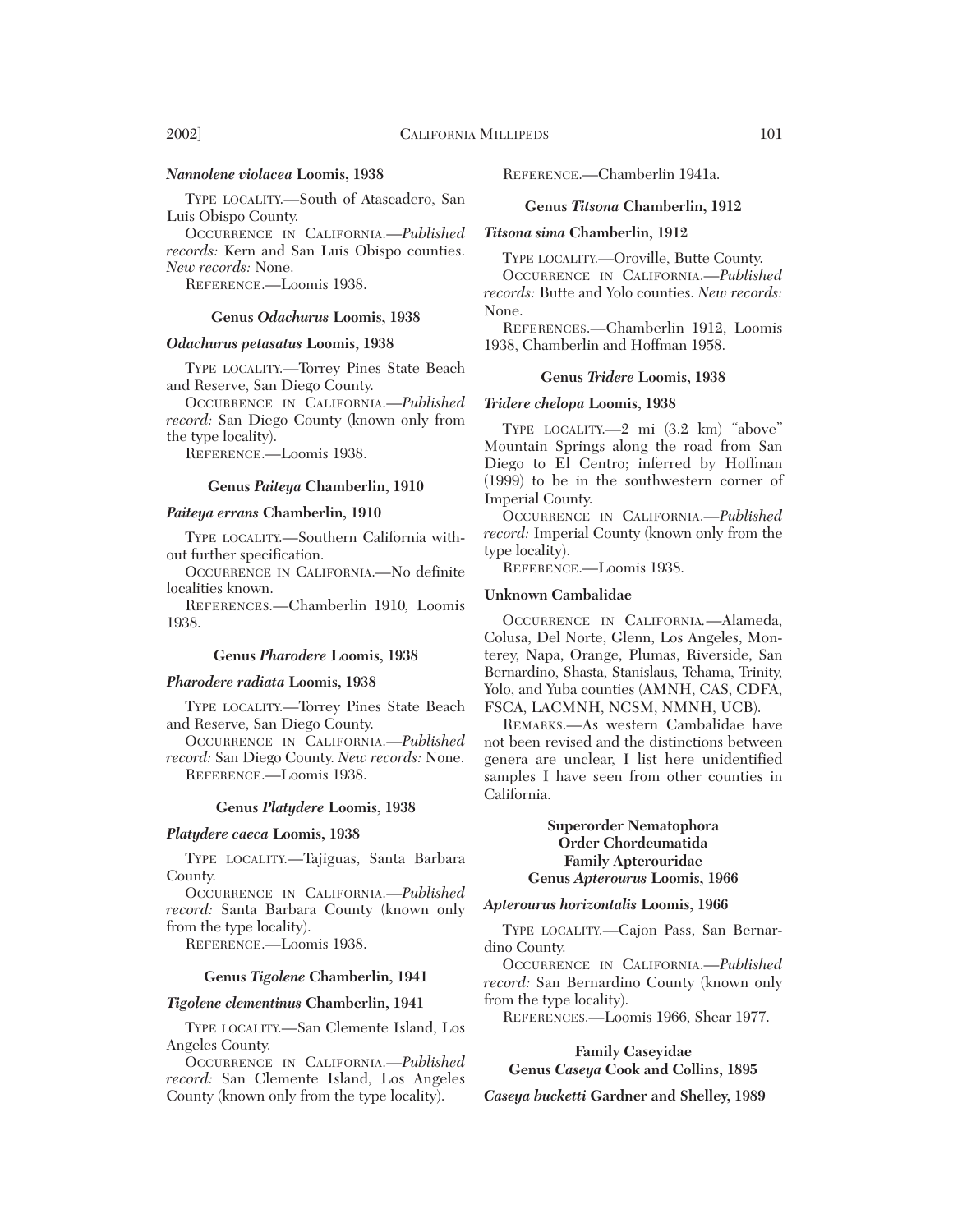TYPE LOCALITY.—22 mi (35.2 km) W Red Bluff, Tehama County.

OCCURRENCE IN CALIFORNIA.—*Published records:* Shasta and Tehama counties. *New records:* None.

REFERENCE.—Gardner and Shelley 1989.

#### *Caseya coxalis* **Loomis, 1966**

TYPE LOCALITY.—Davenport, Santa Cruz County.

OCCURRENCE IN CALIFORNIA.—*Published records:* San Mateo and Santa Cruz counties. *New records:* None.

REFERENCE.—Gardner and Shelley 1989.

## *Caseya dorada* **(Chamberlin, 1941)**

TYPE LOCALITY.—9 mi (14.4 km) N Placerville, El Dorado County.

OCCURRENCE IN CALIFORNIA.—*Published records:* Amador, Calaveras, El Dorado, Nevada, Placer, and Sacramento counties. *New records:* None.

REFERENCE.—Gardner and Shelley 1989.

#### *Caseya guttata* **Gardner and Shelley, 1989**

TYPE LOCALITY.—4 mi (6.4 km) E Sunny Brae, Humboldt County.

OCCURRENCE IN CALIFORNIA.—*Published record:* Humboldt County. *New records:* None. REFERENCE.—Gardner and Shelley 1989.

## *Caseya heteropa disjuncta* **Gardner and Shelley, 1989**

TYPE LOCALITY.—3 mi (4.8 km) W Forestville, Sonoma County.

OCCURRENCE IN CALIFORNIA.—*Published records:* Napa, Solano, Sonoma, and Yolo counties. *New record:* Lake Co., Cobb Mountain, Kelsey Creek (NMNH).

REFERENCE.—Gardner and Shelley 1989.

## *Caseya heteropa heteropa* **Cook and Collins, 1895**

TYPE LOCALITY.—An unspecified locality in Marin County.

OCCURRENCE IN CALIFORNIA.—*Published records:* Alameda, Marin, Monterey, San Benito, San Mateo, Santa Clara, Santa Cruz, Solano, and Sonoma counties. *New records:* None.

REFERENCE.—Gardner and Shelley 1989.

## *Caseya heteropa montana* **Gardner and Shelley, 1989**

TYPE LOCALITY.—6 mi (9.6 km) S El Dorado, El Dorado County.

OCCURRENCE IN CALIFORNIA.—*Published records:* Amador, Butte, Calaveras, Colusa, El Dorado, Mariposa, and Tuolumne counties. *New records:* None.

REFERENCE.—Gardner and Shelley 1989.

## *Caseya heteropa oraria* **Gardner and Shelley, 1989**

TYPE LOCALITY.—5 mi (8 km) NE Mendocino, Mendocino County.

OCCURRENCE IN CALIFORNIA.—*Published records:* Humboldt and Mendocino counties. *New records:* None.

REFERENCE.—Gardner and Shelley 1989.

## *Caseya longiloba* **Gardner and Shelley, 1989**

TYPE LOCALITY.—1.5 mi (2.4 km) SW Douglas City, Trinity County.

OCCURRENCE IN CALIFORNIA.—*Published record:* Trinity County. *New records:* None.

REFERENCE.—Gardner and Shelley 1989.

## *Caseya occidentalis* **Gardner and Shelley, 1989**

TYPE LOCALITY.—Del Puerto Canyon, 12 mi (19.2 km) W Patterson, Stanislaus County.

OCCURRENCE IN CALIFORNIA.—*Published record:* Stanislaus County (known only from the type locality).

REFERENCE.—Gardner and Shelley 1989.

## *Caseya paradoxa* **Gardner and Shelley, 1989**

TYPE LOCALITY.—2 mi (3.2 km) E Briceburg, Mariposa County.

OCCURRENCE IN CALIFORNIA.—*Published record:* Mariposa County. *New records:* None.

REFERENCE.—Gardner and Shelley 1989.

## *Caseya prionota* **Gardner and Shelley, 1989**

TYPE LOCALITY.—14 mi (22.4 km) E Briceburg, Mariposa County.

OCCURRENCE IN CALIFORNIA.—*Published records:* Fresno, Madera, and Mariposa counties. *New records:* None.

REFERENCE.—Gardner and Shelley 1989.

#### *Caseya sequoia* **Chamberlin, 1941**

TYPE LOCALITY.—12 mi (19.2 km) NE Hammond, Tulare County.

OCCURRENCE IN CALIFORNIA.—*Published record:* Tulare County. *New records:* None.

REFERENCE.—Gardner and Shelley 1989.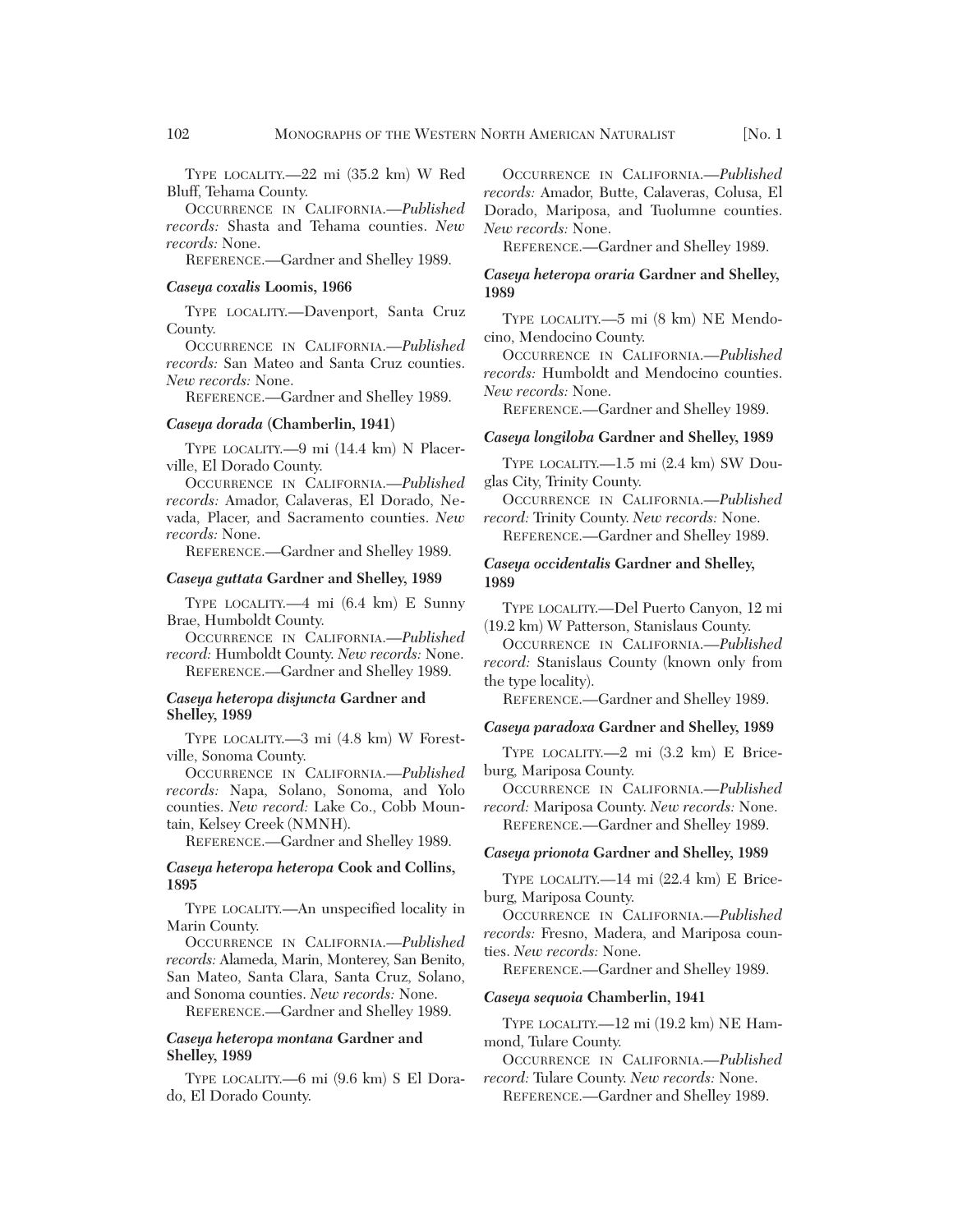## *Caseya shastensis* **Gardner and Shelley, 1989**

TYPE LOCALITY.—18 mi (28.8 km) W Redding, Shasta County.

OCCURRENCE IN CALIFORNIA.—*Published record:* Shasta County. *New records:* None.

REFERENCE.—Gardner and Shelley 1989.

## *Caseya similis* **Causey, 1952**

TYPE LOCALITY.—Tehachapi Pass, Kern County.

OCCURRENCE IN CALIFORNIA.—*Published records:* Kern and Los Angeles counties. *New records:* None.

REFERENCE.—Gardner and Shelley 1989.

## *Caseya taliae* **Gardner and Shelley, 1989**

TYPE LOCALITY.—10 mi (16 km) NE Auberry, Fresno County.

OCCURRENCE IN CALIFORNIA.—*Published records:* Fresno and Madera counties. *New records:* None.

REFERENCE.—Gardner and Shelley 1989.

## *Caseya* **sp.**

OCCURRENCE IN CALIFORNIA*.—New records:* Riverside Co., Rubidoux (LACMNH). Santa Barbara Co., San Marcos Pass (NMNH). Ventura Co., Wheeler Springs (LACMNH).

REMARKS.—For completion I cite here additional counties from which unidentifiable specimens of *Caseya* have been collected.

## **Genus** *Ochrogramma* **Gardner and Shelley, 1989**

## *Ochrogramma haigi* **Gardner and Shelley, 1989**

TYPE LOCALITY.—5 mi (8 km) SW Gasquet, Del Norte County.

OCCURRENCE IN CALIFORNIA.—*Published record:* Del Norte County. *New records:* None. REFERENCE.—Gardner and Shelley 1989.

## **Genus** *Opiona* **Chamberlin, 1951**

## *Opiona berryessae* **Gardner and Shelley, 1989**

TYPE LOCALITY.—12 mi (19.2 km) W Winters, Napa County.

OCCURRENCE IN CALIFORNIA.—*Published record:* Napa County (known only from the type locality).

REFERENCE.—Gardner and Shelley 1989.

## *Opiona bifurcata* **Gardner and Shelley, 1989**

TYPE LOCALITY.—Russian Gulch State Park, Mendocino County.

OCCURRENCE IN CALIFORNIA.—*Published record:* Mendocino County. *New records:* None.

REFERENCE.—Gardner and Shelley 1989.

## *Opiona communis angusta* **Gardner and Shelley, 1989**

TYPE LOCALITY.—6 mi (9.6 km) SSE Santa Rosa, Sonoma County.

OCCURRENCE IN CALIFORNIA.—*Published records:* Marin and Sonoma counties. *New records:* None.

REFERENCE.—Gardner and Shelley 1989.

## *Opiona communis communis* **Gardner and Shelley, 1989**

TYPE LOCALITY.—3 mi (4.8 km) N Kenwood, Sonoma County.

OCCURRENCE IN CALIFORNIA.—*Published records:* Santa Cruz, Solano, and Sonoma counties. *New records:* None.

REFERENCE.—Gardner and Shelley 1989.

## *Opiona communis prolixa* **Gardner and Shelley, 1989**

TYPE LOCALITY.—7 mi (11.2 km) W Oakville, Napa County.

OCCURRENCE IN CALIFORNIA.—*Published records:* Napa and Sonoma counties. *New records:* None.

REFERENCE.—Gardner and Shelley 1989.

#### *Opiona distincta* **Gardner and Shelley, 1989**

TYPE LOCALITY.—2.5 mi (4.0 km) SE Guerneville, Sonoma County.

OCCURRENCE IN CALIFORNIA.—*Published record:* Sonoma County (known only from the type locality).

REFERENCE.—Gardner and Shelley 1989.

## *Opiona exigua* **Gardner and Shelley, 1989**

TYPE LOCALITY.—Russian Gulch State Park, Mendocino County.

OCCURRENCE IN CALIFORNIA.—*Published records:* Mendocino and Sonoma counties. *New records:* None.

REFERENCE.—Gardner and Shelley 1989.

## *Opiona fisheri* **Gardner and Shelley, 1989**

TYPE LOCALITY.—Oregon.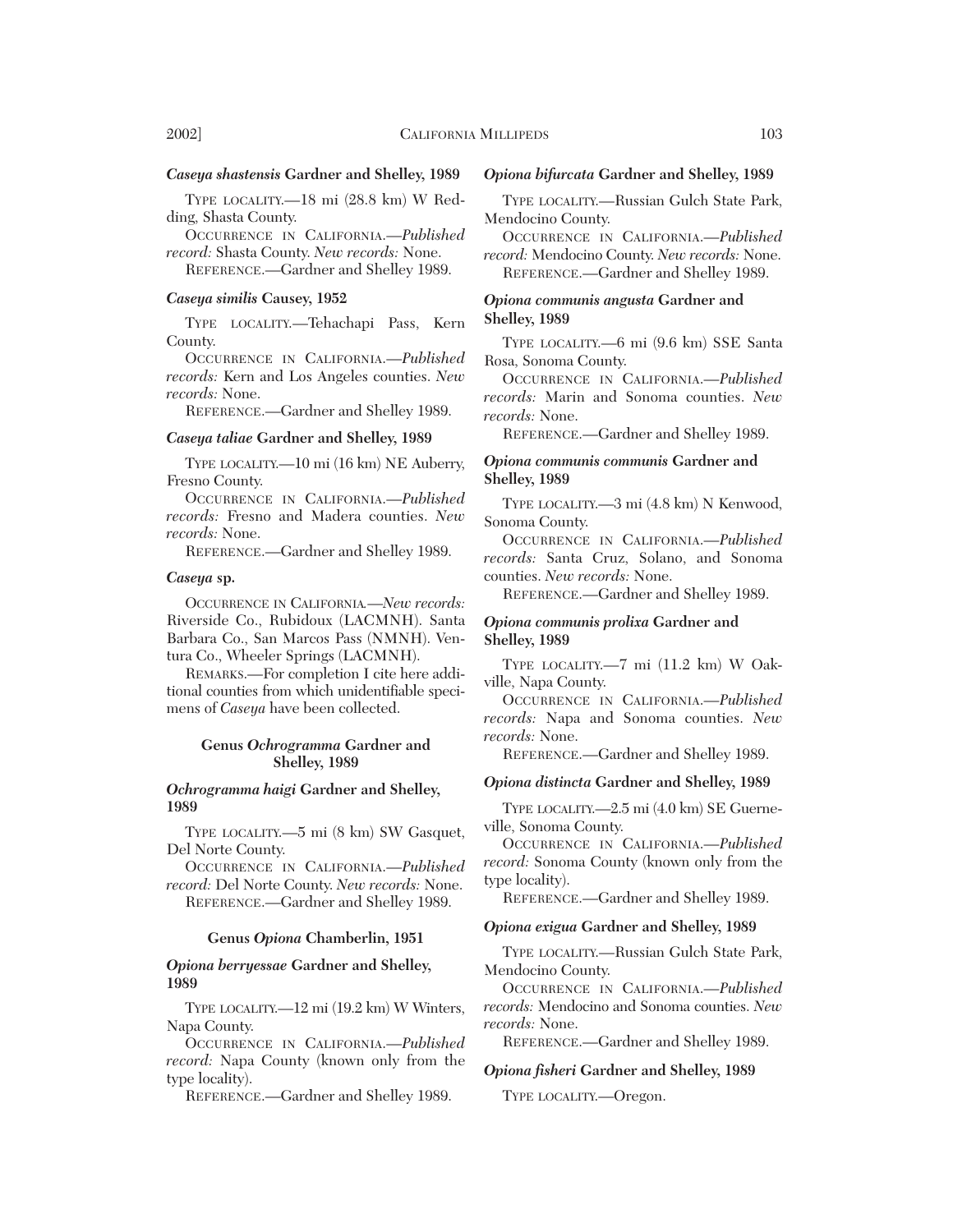OCCURRENCE IN CALIFORNIA.—*Published records:* None. *New record:* Siskiyou Co., 8 mi (12.8 km) S Dunsmuir (UCB).

REFERENCE.*—*Gardner and Shelley 1989.

REMARKS.—*Opiona fisheri* is a new record for California.

## *Opiona siliquae* **Causey, 1963**

TYPE LOCALITY.—Fault Rock Cave near Spy Rock, Mendocino County.

OCCURRENCE IN CALIFORNIA.—*Published record:* Mendocino County (known only from the type locality).

REFERENCE.—Gardner and Shelley 1989.

## **Genus** *Speoseya* **Causey, 1963**

## *Speoseya grahami* **Causey, 1963**

TYPE LOCALITY.—Shaw's Cave, Calaveras County.

OCCURRENCE IN CALIFORNIA.—*Published record:* Calaveras County (known only from the type locality).

REFERENCE.—Causey 1963.

## **Family Conotylidae Subfamily Conotylinae Genus** *Plumatyla* **Shear, 1971**

#### *Plumatyla humerosa* **(Loomis, 1943)**

TYPE LOCALITY.—Sunnyside Mine, 3 mi (4.8 km) SW Seneca, Plumas County.

OCCURRENCE IN CALIFORNIA.—*Published records:* Plumas and Siskiyou counties. *New records:* None.

REFERENCE.—Shear 1971.

## **Genus** *Taiyutyla* **Chamberlin, 1952**

## *Taiyutyla extorris* **(Shear, 1971)**

TYPE LOCALITY.—1 mi (1.6 km) S Grass Valley, Nevada County.

OCCURRENCE IN CALIFORNIA.—*Published record:* Nevada County (known only from the type locality).

REFERENCES.—Shear 1971, 1976.

## *Taiyutyla francisca* **Shear, 1971**

TYPE LOCALITY.—1 mi (1.6 km) SE Inverness, Marin County.

OCCURRENCE IN CALIFORNIA.—*Published record:* Marin County (known only from the type locality).

REFERENCES.—Shear 1971, 1976.

## *Taiyutyla napa* **Shear, 1971**

TYPE LOCALITY.—Mount St. Helena, Napa County.

OCCURRENCE IN CALIFORNIA.—*Published record:* Napa County (known only from the type locality).

REFERENCES.—Shear 1971, 1976.

## **Family Rhiscosomididae Genus** *Rhiscosomides* **Silvestri, 1909**

## *Rhiscosomides acovescor* **Shear, 1972**

TYPE LOCALITY.—Samuel P. Taylor State Park, Marin County.

OCCURRENCE IN CALIFORNIA.—*Published record:* Marin County (known only from the type locality).

REFERENCE.—Shear 1973.

#### *Rhiscosomides montereum* **Chamberlin, 1910**

TYPE LOCALITY.—Pacific Grove, Monterey County.

OCCURRENCE IN CALIFORNIA.—*Published record:* Monterey County (known only from the type locality).

REFERENCE.*—*Shear 1973.

## *Rhiscosomides trinitarium* **Shear, 1973**

TYPE LOCALITY.—Butter Creek, 12 mi (19.2 km) SE Hyampom, Trinity County.

OCCURRENCE IN CALIFORNIA.—*Published record:* Trinity County (known only from the type locality).

REFERENCE.—Shear 1973.

#### *Rhiscosomides* **sp.**

OCCURRENCE IN CALIFORNIA*.—*Del Norte County, Jeddediah Smith State Park (UID). San Mateo County, summit of La Honda grade (FSCA) and 6 mi (9.6 km) SE Half Moon Bay (NMNH). Santa Clara County, 5.2 mi (8.3 km) SW Stevens Creek Dam (UCD). Santa Cruz County, Empire Cave (FSCA) and mountains between Santa Cruz and Holy City (NMNH).

REFERENCE.—None.

REMARKS.—I have not attempted to identify these tiny millipeds, and so I combine under this category all samples of *Rhiscosomides* that I have seen from California.

> **Family Striariidae Genus** *Striaria* **Bollman, 1888**

*Striaria californica* **Cook, 1899**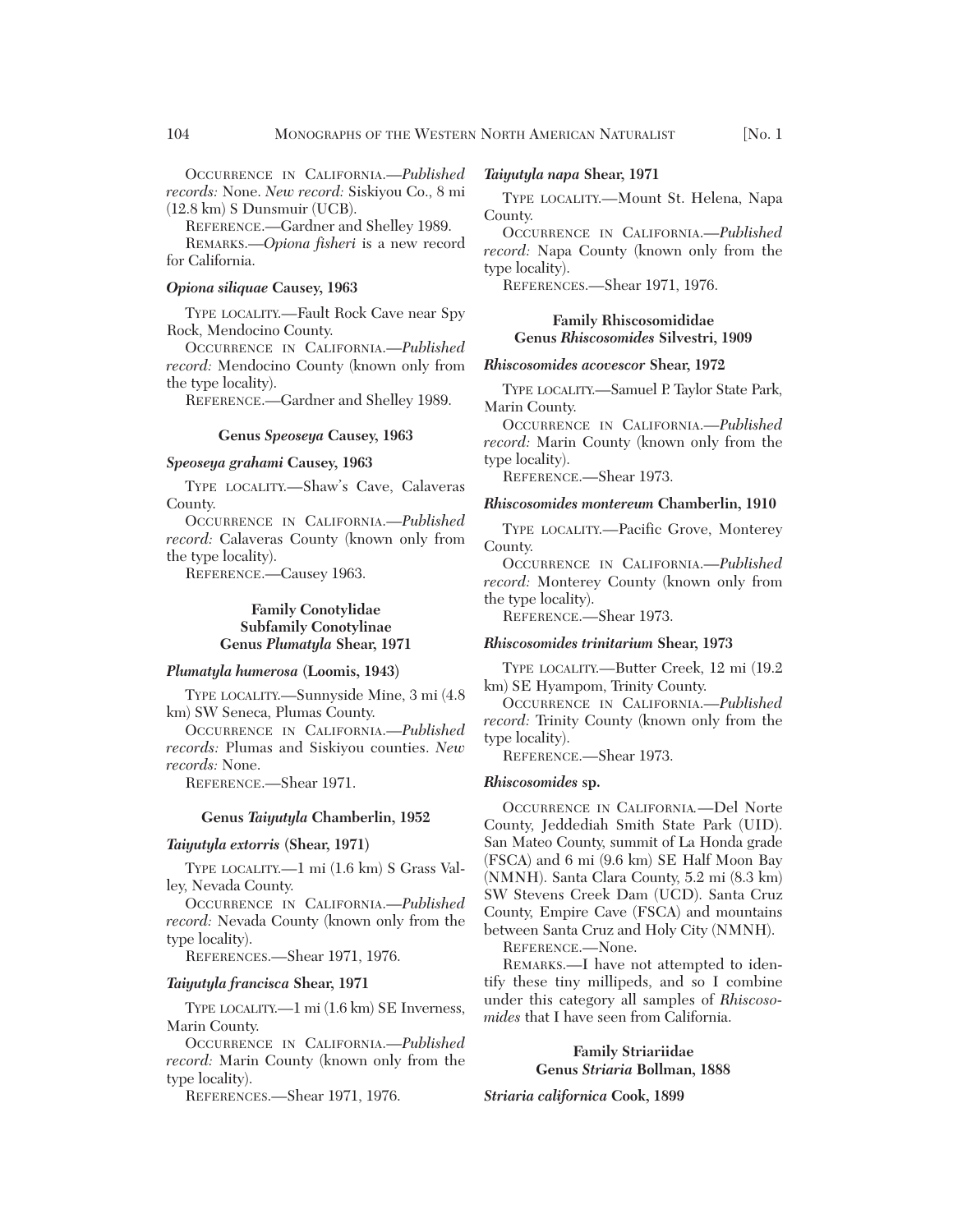TYPE LOCALITY.—California without further specification; said to be near Sausolito, Marin County, by Hoffman (1999).

OCCURRENCE IN CALIFORNIA.—*Published records:* Marin, Santa Cruz, and Solano counties. *New records:* None.

REFERENCES.—Cook 1899, Loomis 1936.

#### *Striaria carmela* **Chamberlin, 1947**

TYPE LOCALITY.—Hastings Reservation, Monterey County.

OCCURRENCE IN CALIFORNIA.—*Published record:* Monterey County (known only from the type locality).

REFERENCE.—Chamberlin 1947.

#### *Striaria eldora* **Chamberlin, 1953**

TYPE LOCALITY.—Crystal Cosumnes Cave*,* El Dorado County*.*

OCCURRENCE IN CALIFORNIA.—*Published record:* El Dorado County (known only from the type locality).

REFERENCE.—Chamberlin 1953.

## *Striaria eutypa* **(Chamberlin, 1941)**

TYPE LOCALITY.—9 mi (14.4 km) N Placerville, El Dorado County.

OCCURRENCE IN CALIFORNIA.—*Published record:* El Dorado County (known only from the type locality).

REFERENCE.*—*Chamberlin 1941b.

## *Striaria nana* **Loomis, 1936**

TYPE LOCALITY.—Altamont Pass above Niles, Alameda County.

OCCURRENCE IN CALIFORNIA.—*Published record:* Alameda and Santa Cruz counties. *New records:* None.

REFERENCE.—Loomis 1936.

## *Striaria* **sp.**

OCCURRENCE IN CALIFORNIA.—*Published record:* Contra Costa County. *New records:* Alameda, El Dorado, Humboldt, Los Angeles, Marin, Mendocino, Sacramento, San Francisco, San Mateo, Santa Cruz, Shasta, Solano, Sonoma, Stanislaus, and Trinity cos. (AMNH, CAS, CDFA, FSCA, LACMNH, NCSM, NMNH, UCB*,* UCD*).*

REFERENCE.—Causey 1958.

REMARKS*.*—As *Striaria* has not been revised, it is impossible to identify forms at the species level. I therefore combine under this category all samples of *Striaria* that I have seen from California.

#### **Genus** *Speostriaria* **Causey, 1960**

#### *Speostriaria shastae* **(Causey, 1958)**

TYPE LOCALITY.—Samwel Cave, Shasta County.

OCCURRENCE IN CALIFORNIA.—*Published record:* Shasta County (known only from the type locality).

REFERENCES.—Causey 1958, 1960.

## **Genus Vaferaria Causey, 1958**

## *Vaferaria imberbis* **(Loomis, 1936)**

TYPE LOCALITY.—South of Atascadero, San Luis Obispo County.

OCCURRENCE IN CALIFORNIA.—*Published record:* San Luis Obispo County (known only from the type locality).

REFERENCES.—Loomis 1936, Causey 1958.

**Order Callipodida Family Schizopetalidae Subfamily Tynommatinae Tribe Colactidini Genus** *Colactis* **Loomis, 1937**

#### *Colactis protenta* **Loomis, 1937**

TYPE LOCALITY.—Baja California Norte, Mexico.

OCCURRENCE IN CALIFORNIA.—*Published record:* San Diego County. *New records:* None. REFERENCE.—Shelley 1996b.

## *Colactis tiburona* **(Chamberlin, 1923)**

TYPE LOCALITY.—Sonora, Mexico.

OCCURRENCE IN CALIFORNIA.—*Published record:* Imperial County. *New records:* None. REFERENCE.—Shelley 1996b.

## **Genus** *Heptium* **Loomis, 1937**

#### *Heptium carinellum* **Loomis, 1937**

TYPE LOCALITY.—2 mi (3.2 km) E "Indian Head," presumably along California highway 86, Imperial County.

OCCURRENCE IN CALIFORNIA.—*Published records:* Imperial and Riverside counties. *New records:* None.

REFERENCE.—Shelley 1996b.

## *Heptium scamillatum* **Loomis, 1937**

TYPE LOCALITY.—Between Perris and Elsinore, Riverside County.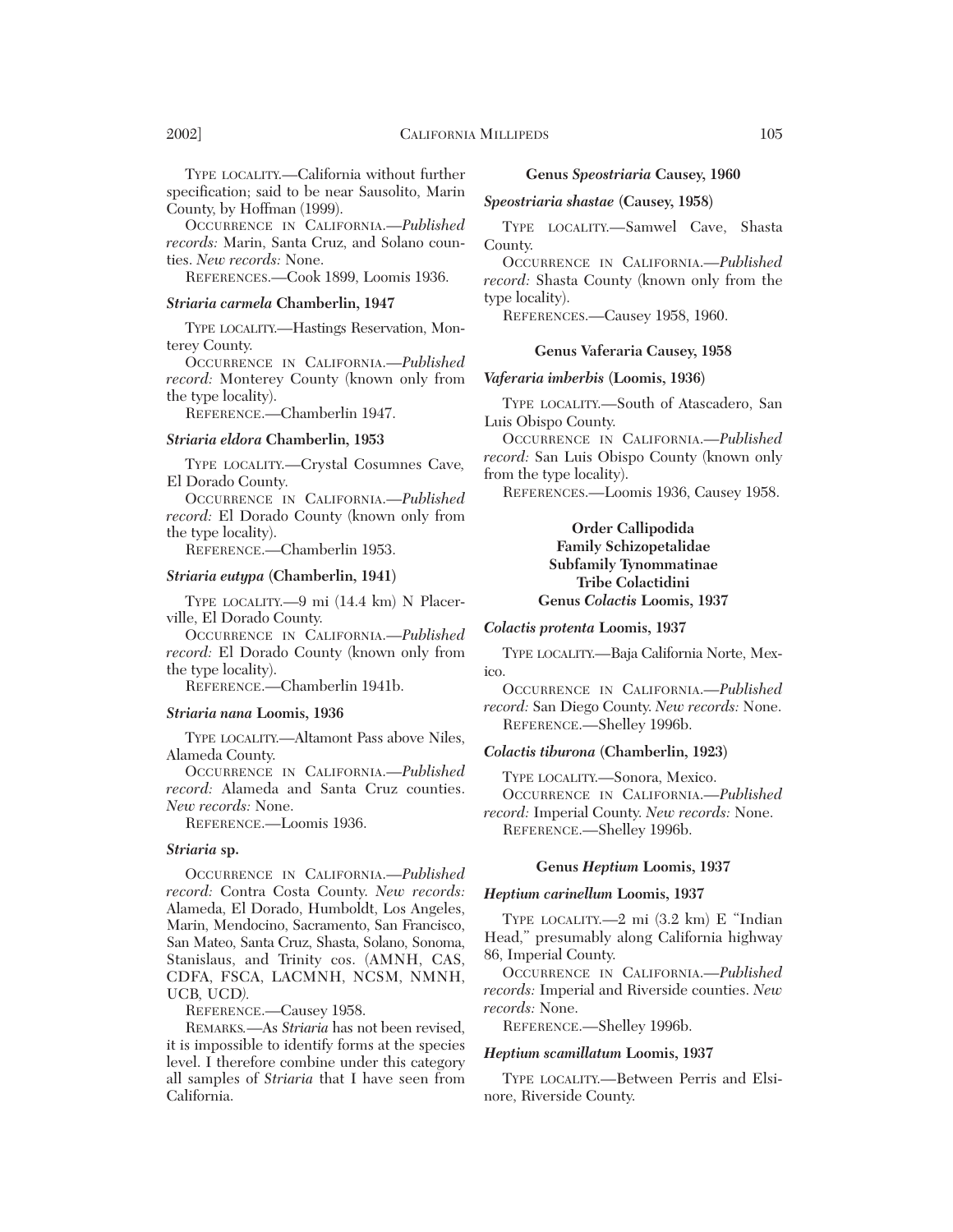OCCURRENCE IN CALIFORNIA.—*Published records:* Riverside and San Bernardino counties. *New records:* None.

REFERENCE.—Shelley 1996b.

## **Tribe Diactidini Genus** *Caliactis* **Shelley, 1996**

## *Caliactis bistolata* **Shelley, 1996**

TYPE LOCALITY.—Mission Viejo, Orange County.

OCCURRENCE IN CALIFORNIA.—*Published record:* Orange County (known only from the type locality).

REFERENCE.—Shelley 1996b.

## **Genus** *Diactis* **Loomis, 1937**

## *Diactis amniscela* **Shelley, 1996**

TYPE LOCALITY.—Banning, Riverside County. OCCURRENCE IN CALIFORNIA.—*Published record:* Riverside County (known only from the type locality).

REFERENCE.—Shelley 1996b.

## *Diactis cupola* **Shelley, 1996**

TYPE LOCALITY.—3 mi (4.8 km) from Santa Monica, Los Angeles County.

OCCURRENCE IN CALIFORNIA.—*Published record:* Los Angeles County. *New records:* None.

REFERENCE.—Shelley 1996b.

## *Diactis frondifera* **Loomis, 1937**

TYPE LOCALITY.—Torrey Pines State Beach and Reserve, San Diego County.

OCCURRENCE IN CALIFORNIA.—*Published records:* Los Angeles and San Diego counties. *New records:* None.

REFERENCE.—Shelley 1996b.

## *Diactis jacinto* **Shelley, 1996**

TYPE LOCALITY.—San Jacinto Mountains south of Banning, Riverside County.

OCCURRENCE IN CALIFORNIA.—*Published record:* Riverside County (known only from the type locality).

REFERENCE.—Shelley 1996b.

## *Diactis procera* **Shelley, 1996**

TYPE LOCALITY.—Silverado Canyon ca 11 mi (17.6 km) N Mission Viejo, Orange County.

OCCURRENCE IN CALIFORNIA.—*Published record:* Orange County (known only from the type locality).

REFERENCE.—Shelley 1996b.

## *Diactis soleata* **Loomis, 1937**

TYPE LOCALITY.—Along Temescal Canyon Road ca 10.2 mi (16.3 km) S Corona, Riverside County.

OCCURRENCE IN CALIFORNIA.—*Published records:* Los Angeles and Riverside counties. *New records:* None.

REFERENCE.—Shelley 1996b.

#### *Diactis strumella* **Shelley, 1996**

TYPE LOCALITY.—Laguna Beach, Orange County.

OCCURRENCE IN CALIFORNIA.—*Published record:* Orange County (known only from the type locality).

REFERENCE.—Shelley 1996b.

*Diactis triangula* **Loomis, 1937**

TYPE LOCALITY.—Ca 46 mi (73.6 km) E San Diego, San Diego County.

OCCURRENCE IN CALIFORNIA.—*Published records:* Los Angeles, San Bernardino, and San

Diego counties. *New records:* None.

REFERENCE.*—*Shelley 1996b.

## **Genus** *Florea* **Shelley, 1996**

#### *Florea sinuata* **Shelley, 1996**

TYPE LOCALITY.—Trabuco Ranger District, Cleveland National Forest, Orange County.

OCCURRENCE IN CALIFORNIA.—*Published record:* Orange County (known definitely only from the paratype locality).

REFERENCE.—Shelley 1996b.

## **Tribe Tynommatini Genus** *Tynomma* **Loomis, 1937**

## *Tynomma magnum* **Buckett and Gardner, 1969**

TYPE LOCALITY.—7 mi (11.8 km) E Monterey, Monterey County.

OCCURRENCE IN CALIFORNIA.—*Published record:* Monterey County. *New records:* None. REFERENCE.—Shelley 1996b.

## *Tynomna mutans* **(Chamberlin, 1910)**

TYPE LOCALITY.—Stanford, Santa Clara County.

OCCURRENCE IN CALIFORNIA.—*Published records:* Alameda, Contra Costa, Marin, San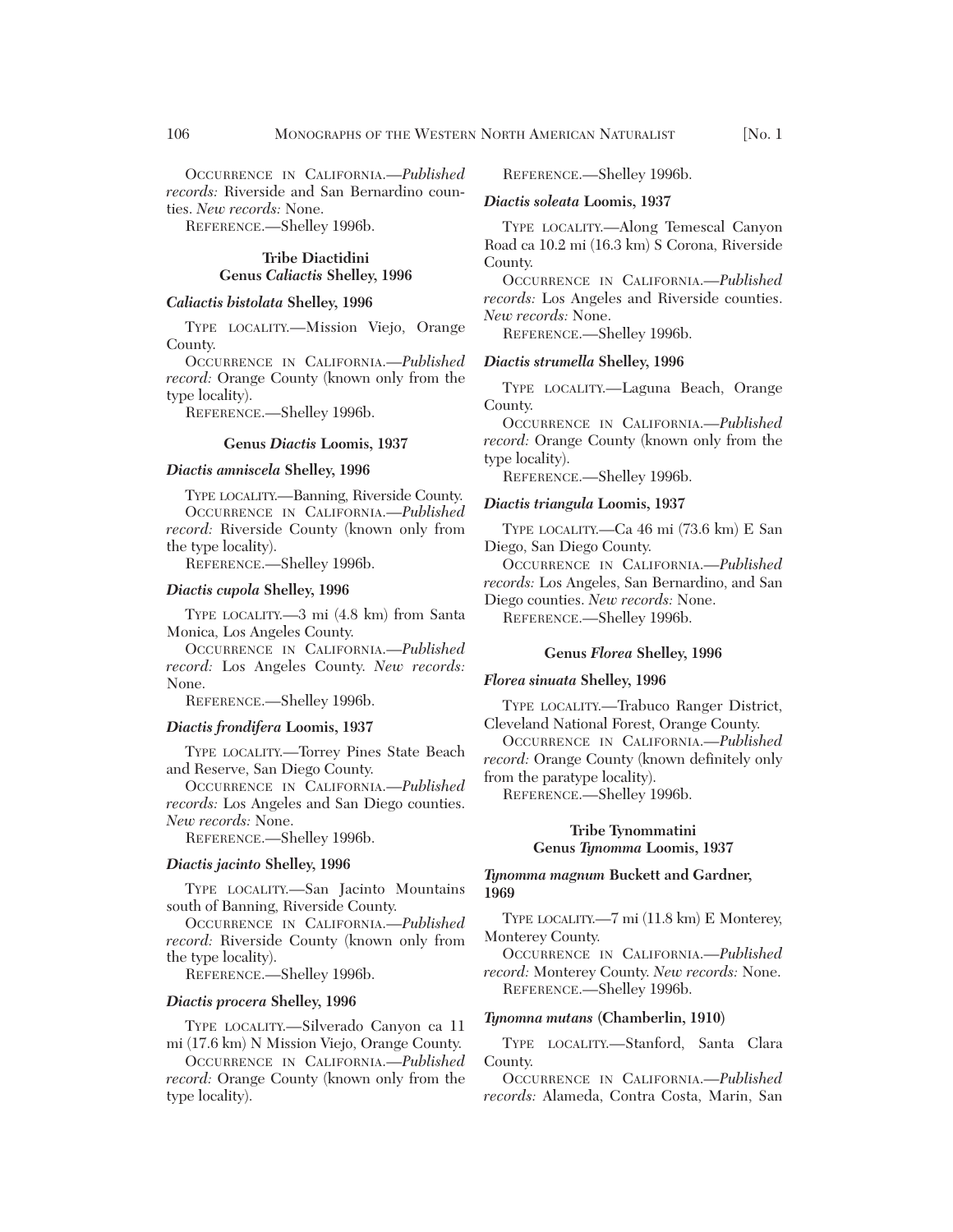Mateo, Santa Clara, Santa Cruz, Solano, and Sonoma counties. *New records:* Monterey/San Benito cos., between Salinas and San Juan Bautista (UCD). Napa Co., 7 mi (11.2 km) W Oakville (UCD).

REFERENCE.—Shelley 1996b.

#### *Tynomma schlingeri* **Gardner, 1973**

TYPE LOCALITY.—Frank Raines Park, Del Puerto Canyon, Stanislaus County.

OCCURRENCE IN CALIFORNIA.—*Published record:* Santa Clara and Stanislaus counties. *New records:* None.

REFERENCES.—Gardner 1973, Shelley 1996b.

REMARKS.—As explained by Hoffman (1999), Shelley (1996b) redescribed this species based on the type specimens of *T. schlingeri* and renamed it *T. gardneri,* a rare example of an objective synonym.

## **Superorder Merocheta Order Polydesmida Family Fuhrmannodesmidae Genus** *Phreatodesmus* **Loomis, 1960**

#### *Phreatodesmus cooki* **Loomis, 1960**

TYPE LOCALITY*.—*Tehachapi Pass, Kern County.

OCCURRENCE IN CALIFORNIA.—*Published record:* Kern County (known only from the type locality).

REFERENCE.—Loomis 1960.

## *Phreatodesmus dentatus* **Loomis, 1960**

TYPE LOCALITY.—Cajon Pass, San Bernardino County.

OCCURRENCE IN CALIFORNIA.—*Published record:* San Bernardino County (known only from the type locality).

REFERENCE.—Loomis 1960.

## *Phreatodesmus hastingsus* **(Chamberlin 1941)**

TYPE LOCALITY.—Hastings Reservation, Monterey County.

OCCURRENCE IN CALIFORNIA.—*Published record:* Monterey County (known only from the type locality).

REFERENCES.—Loomis 1960, Shelley 1997b.

REMARKS.—Shelley (1997b) outlined the confusion that surrounds this species, and, as noted by Hoffman (1999), placement in *Phreatodesmus* is entirely speculative.

#### *Phreatodesmus torreyanus* **Loomis, 1960**

TYPE LOCALITY.—Torrey Pines State Beach and Reserve, San Diego County.

OCCURRENCE IN CALIFORNIA.—*Published records:* Riverside and San Diego counties. *New records:* None.

REFERENCE.—Loomis 1960.

## **Genus** *Tidesmus* **Chamberlin, 1943**

#### *Tidesmus episcopus* **Chamberlin, 1943**

TYPE LOCALITY.—Bishop's Road, Reservoir Hill, Los Angeles County.

OCCURRENCE IN CALIFORNIA.—*Published record:* Los Angeles County (known only from the type locality).

REFERENCE.—Chamberlin 1943c.

## **Family Nearctodesmidae Genus** *Harpogonopus* **Loomis, 1960**

## *Harpogonopus confluentus* **Loomis, 1960**

TYPE LOCALITY.—45 mi (72 km) E San Diego, San Diego County.

OCCURRENCE IN CALIFORNIA.—*Published records:* Los Angeles, Orange, San Diego, Santa Barbara, and Ventura counties. *New records:* None.

REFERENCES.—Loomis 1960, Shelley 1993a, 1994b.

REMARKS.—Buckett (1964) spelled the genus correctly, but Hoffman (1980, 1999) and Shelley (1993a) misspelled it as "*Harpagonopus.*" Shelley (1993a) followed Hoffman (1980) in considering the genus of uncertain family position in the Trichopolydesmoidea, but the following year he (Shelley 1994b) assigned it to the Nearctodesmidae.

## **Genus** *Nearctodesmus* **Silvestri, 1910**

## *Nearctodesmus cerasinus* **(Wood, 1864)**

TYPE LOCALITY.—Oregon.

OCCURRENCE IN CALIFORNIA.—*Published records:* Del Norte, Humboldt, Mendocino, and Siskiyou counties. *New records:* None.

REFERENCE.—Shelley 1994b.

## *Nearctodesmus salix* **Chamberlin, 1949**

TYPE LOCALITY.—12 mi (19.2 km) W Willow Creek (town), Humboldt County.

OCCURRENCE IN CALIFORNIA.—*Published records:* Humboldt, Marin, Mendocino, Sonoma, and Trinity counties. *New records:* None.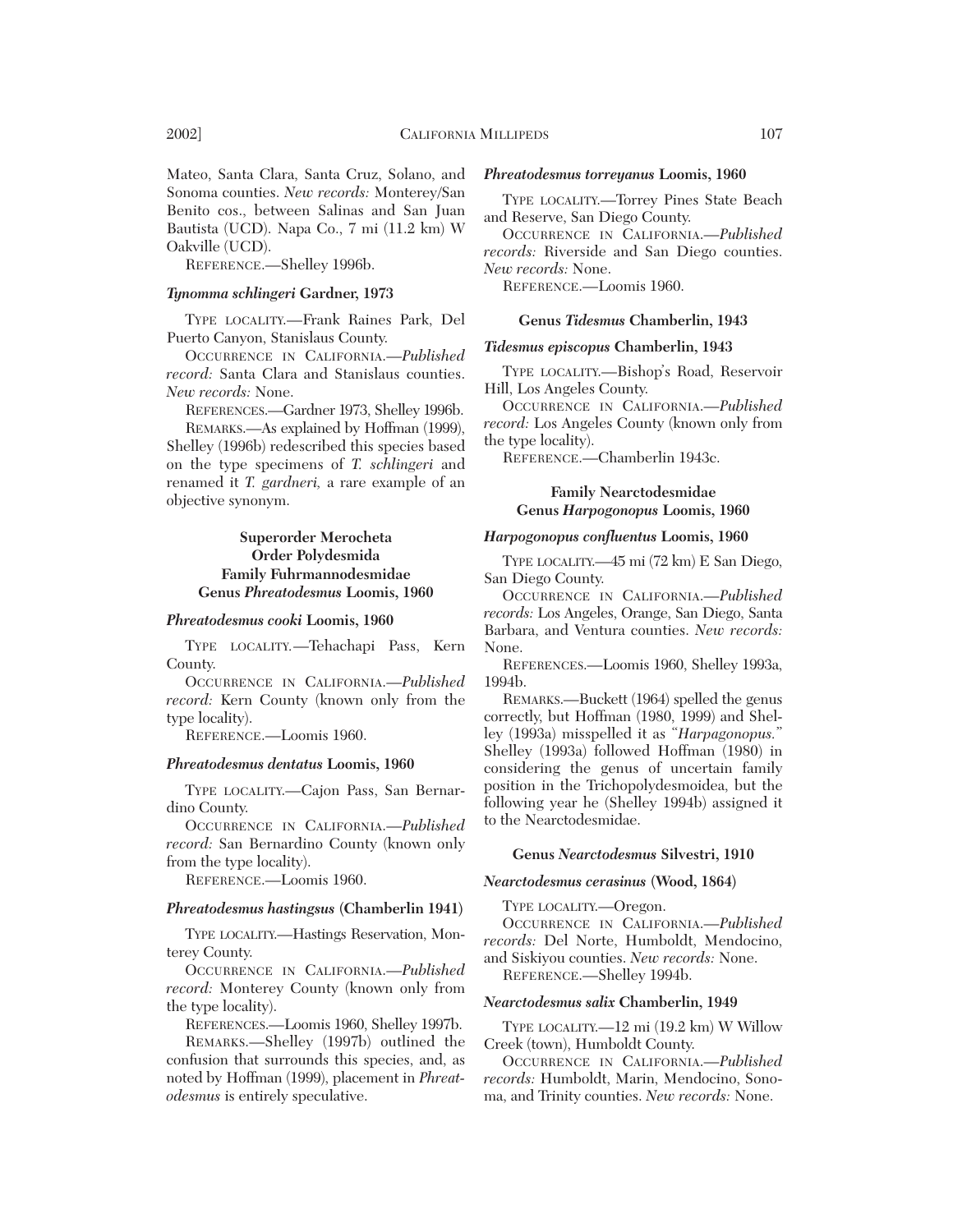REFERENCE.—Shelley 1994b.

## **Family Paradoxosomatidae Tribe Australiosomatini Genus** *Akamptogonus* **Attems, 1914**

## *Akamptogonus novarae* **(Humbert and DeSaussure, 1869)**

TYPE LOCALITY.—New Zealand.

OCCURRENCE IN CALIFORNIA.—*Published records:* Mendocino, Napa, San Diego, San Francisco, Santa Barbara, and Sonoma counties. *New records:* Mendocino Co., Mendocino Woodlands (CAS). Napa/Sonoma cos., locality not specified (CAS). San Diego Co., Torrey Pines State Beach and Reserve (NMNH). Santa Barbara Co., Accli Garden (NMNH).

REFERENCES.—Hoffman 1979, Shelley et al. 1998.

REMARKS.—Shelley et al. (1998) recorded California counties for this species, to which I now add locality details.

## **Tribe Sulciferini Genus** *Oxidus* **Cook, 1911**

#### *Oxidus gracilis* **(C. L. Koch, 1847)**

TYPE LOCALITY.—Austria (from a greenhouse).

OCCURRENCE IN CALIFORNIA.—*Published records:* None. *New records:* Alameda, Contra Costa, Fresno, Los Angeles, Nevada, Orange, Riverside, Sacramento, San Diego, San Francisco, San Joaquin, San Luis Obispo, San Mateo, Santa Barbara, Santa Clara, Shasta, and Yolo cos. (AMNH, BMNH, CAS, CDFA, LACMNH, MCZ, NMNH, TMM, UCB, UCD, UCR).

REFERENCE.*—*Buckett 1964.

REMARKS.—Buckett (1964) stated that this introduced, synanthropic diplopod occurs throughout the western United States. It is one of the few millipeds with a common name, the hothouse or greenhouse milliped, and unquestionably occurs in urban environments in all counties of California.

## **Family Polydesmidae Genus** *Bidentogon* **Buckett and Gardner, 1968**

## *Bidentogon californicus* **(Chamberlin, 1918)**

TYPE LOCALITY.—Sacramento, Sacramento County.

OCCURRENCE IN CALIFORNIA.—*Published record:* Sacramento County (known only from the type locality).

REFERENCE.—Shear 1972.

## *Bidentogon helferorum* **Buckett and Gardner, 1968**

TYPE LOCALITY.—1 mi (1.6 km) N Mendocino, Mendocino County.

OCCURRENCE IN CALIFORNIA.—*Published records:* Alameda and Mendocino counties. *New records:* Marin Co., Stinson Beach (NCSM), 1 mi (1.6 km) W Olema (UCB), and Point Reyes Station and 2 mi (3.2 km) E Point Reyes Station (FSCA, NCSM). Santa Clara Co., Milpitas (NMNH), Stanford University (NMNH), and Mt. Madonna (FSCA). Santa Cruz Co., Ben Lomond (UCB). San Mateo Co., near junction of Portola and San Gregorio roads (FSCA).

REFERENCES.—Buckett and Gardner 1968a, Shear 1972.

## **Genus** *Calianotus* **Shelley, 1997**

## *Calianotus bituberculatus* **(Loomis, 1960)**

TYPE LOCALITY.—Niles Canyon, Alameda County.

OCCURRENCE IN CALIFORNIA.—*Published records:* Alameda and Contra Costa counties. *New records:* None.

REFERENCE.—Shelley 1997b.

## *Calianotus sastianus* **(Chamberlin, 1910)**

TYPE LOCALITY.—8 mi (12.8 km) S Dunsmuir, Shasta County (neotype locality).

OCCURRENCE IN CALIFORNIA.—*Published records:* Shasta and Siskiyou counties. *New records:* None.

REFERENCE.—Shelley 1997b.

#### *Calianotus yosemitensis* **(Causey, 1954)**

TYPE LOCALITY.—Vernal Falls, Yosemite National Park, Mariposa County.

OCCURRENCE IN CALIFORNIA.—*Published records:* Calaveras, Madera, Mariposa, Tulare, and Tuolumne counties. *New records:* None.

REFERENCE.—Shelley 1997b.

## **Genus** *Scytonotus* **C. L. Koch, 1847**

*Scytonotus simplex* **Chamberlin, 1941**

TYPE LOCALITY.—Oregon.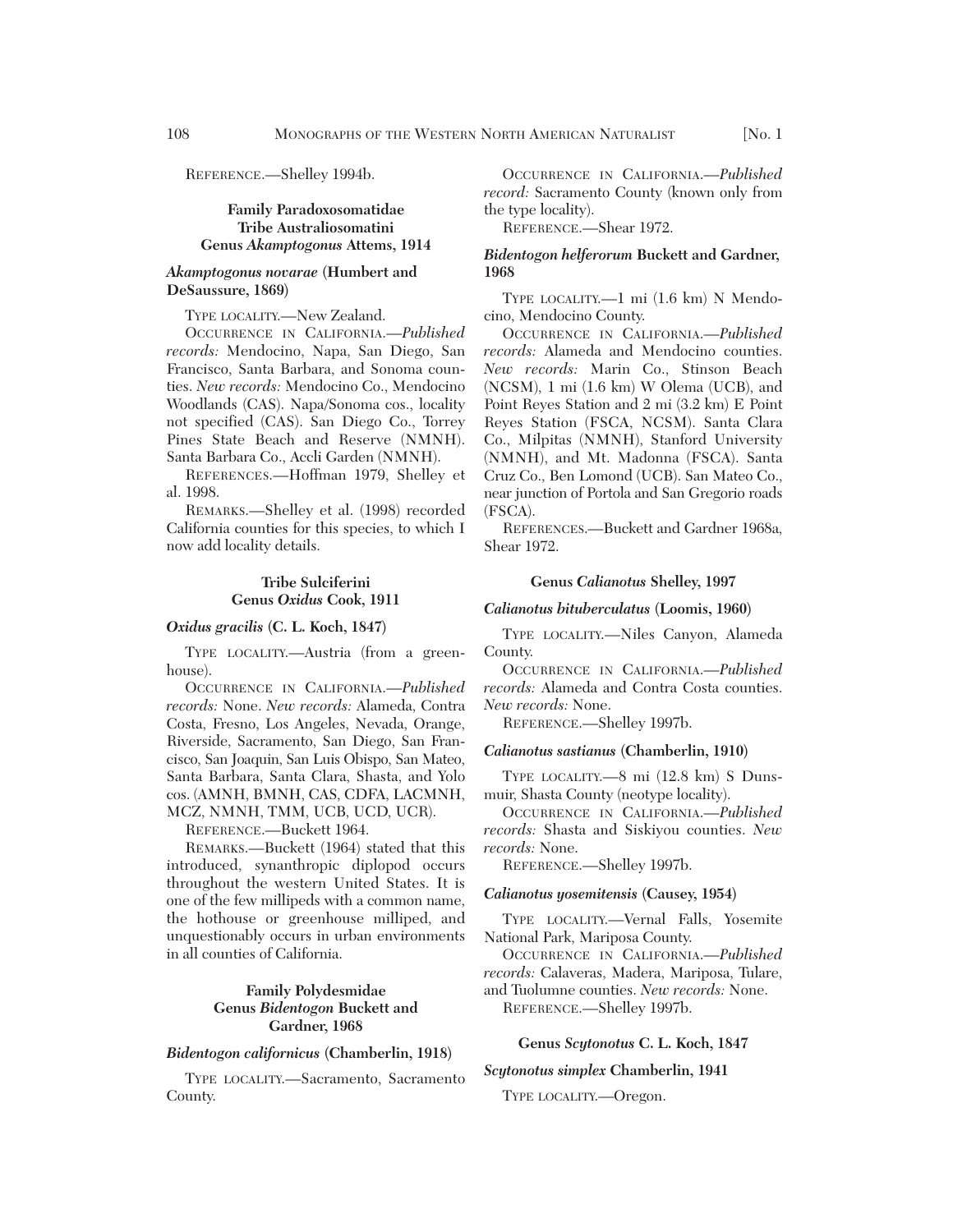OCCURRENCE IN CALIFORNIA.—*Published records:* Del Norte, Humboldt, Marin, Mendocino, San Joaquin, Sonoma, and Trinity counties. *New records:* None.

REFERENCE.—Shelley 1993b.

## **Family Xystodesmidae Subfamily Xystodesminae Tribe Chonaphini Genus** *Selenocheir* **Shelley, 1994**

## *Selenocheir arcuata* **Shelley, 1994**

TYPE LOCALITY.—18.8 mi (30.1 km) NE Red Bluff, Tehama County.

OCCURRENCE IN CALIFORNIA.—*Published*

*records:* Humboldt, Lake, Mendocino, and Tehama counties. *New records:* None.

REFERENCE.—Shelley 1994c.

## *Selenocheir directa* **Shelley, 1994**

TYPE LOCALITY.—7 mi (11.2 km) NE Gasquet, Del Norte County.

OCCURRENCE IN CALIFORNIA.—*Published record:* Del Norte County. *New records:* None. REFERENCE.—Shelley 1994c.

## *Selenocheir sinuata* **Shelley, 1994**

TYPE LOCALITY.—2 mi (3.2 km) SW Dales, Tehama County.

OCCURRENCE IN CALIFORNIA.—*Published records:* Butte, El Dorado, Humboldt, Placer, Shasta, and Tehama counties. *New records:* None.

REFERENCE.—Shelley 1994c.

## **Tribe Sigmocheirini Genus** *Ochthocelata* **Shelley, 1995**

## *Ochthocelata adynata* **Shelley, 1995**

TYPE LOCALITY.—4 mi (6.4 km) E Glenville, Kern County.

OCCURRENCE IN CALIFORNIA.—*Published record:* Kern County. *New records:* Kern Co., Live Oak Picnic Grounds (FSCA), and Kern R. Canyon, County Picnic Grounds, along Stork Creek (FSCA, NCSM).

REFERENCE.—Shelley 1995b.

## **Genus** *Sigmocheir* **Chamberlin, 1951**

## *Sigmocheir calaveras* **Chamberlin, 1951**

TYPE LOCALITY.—Crystal-Stanislaus Cave, ca 3 mi (4.8 km) W Columbia, Calaveras County.

OCCURRENCE IN CALIFORNIA.—*Published records:* Calaveras, Mariposa, and Tuolumne counties. *New records:* None. REFERENCE.—Shelley 1995b.

## *Sigmocheir furcata* **Shelley, 1995**

TYPE LOCALITY.—Williams Cave, ca 1 mi (1.6 km) N Murphys, Calaveras County.

OCCURRENCE IN CALIFORNIA.—*Published records:* Amador, Calaveras, El Dorado, Placer**,** and Sacramento counties. *New records:* None.

REFERENCE.—Shelley 1995b.

#### *Sigmocheir maculifer* **(Chamberlin, 1941)**

TYPE LOCALITY.—9 mi (14.4 km) N Woodlake, Tulare County.

OCCURRENCE IN CALIFORNIA.—*Published records:* Fresno and Tulare counties. *New records:* None.

REFERENCE.—Shelley 1995b.

## **Tribe Xystocheirini Genus** *Anombrocheir* **Buckett and Gardner, 1969**

## *Anombrocheir bifurcata* **Gardner and Buckett, 1969**

TYPE LOCALITY.—8.5 mi (13.6 km) NW Rumsey, Colusa County.

OCCURRENCE IN CALIFORNIA.—*Published records:* Colusa and Yolo counties. *New records:* None.

REFERENCE.—Gardner and Buckett 1969.

## *Anombrocheir spinosa* **Buckett and Gardner, 1969**

TYPE LOCALITY.—3.5 mi (5.6 km) N Leesville, Colusa County.

OCCURRENCE IN CALIFORNIA.—*Published records:* Colusa and Glenn counties. *New records:* None.

REFERENCES.—Buckett and Gardner 1969, Gardner and Buckett 1969.

#### **Genus** *Motyxia* **Chamberlin, 1941**

#### *Motyxia kerna* **Chamberlin, 1941**

TYPE LOCALITY.—7 mi (11.2 km) N Glenville, Kern County.

OCCURRENCE IN CALIFORNIA.—*Published records:* Kern and Tulare counties. *New records:* None.

REFERENCE.—Shelley 1997c.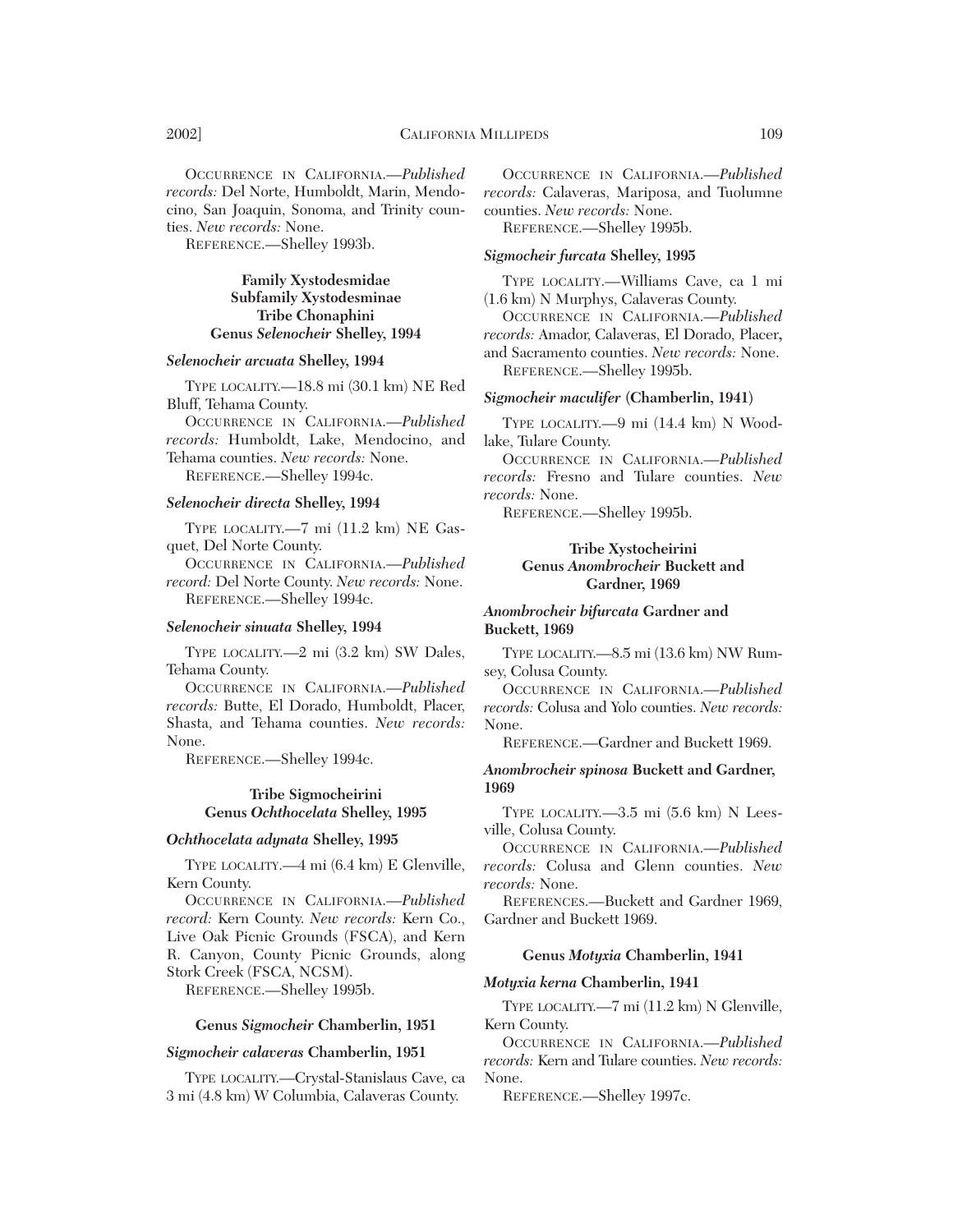## *Motyxia monica* **Chamberlin, 1944**

TYPE LOCALITY.—Madelia Canyon, Sherman Oaks, Los Angeles County.

OCCURRENCE IN CALIFORNIA.—*Published records:* Kern and Los Angeles counties. *New records:* None.

REFERENCE.—Shelley 1997c.

## *Motyxia pior* **Chamberlin, 1941**

TYPE LOCALITY.—12 mi (19.2 km) NE Hammond, Tulare County.

OCCURRENCE IN CALIFORNIA.—*Published records:* Tulare County. *New records:* None. REFERENCE.—Shelley 1997c.

## *Motyxia porrecta* **Causey and Tiemann, 1969**

TYPE LOCALITY.—Stork Creek picnic site, Kern River Canyon, Kern County.

OCCURRENCE IN CALIFORNIA.—*Published records:* Kern County. *New records:* None. REFERENCE.—Shelley 1997c.

## *Motyxia sequoia alia* **Causey and Tiemann, 1969**

TYPE LOCALITY.—Along California highway 198 at Horseshoe Creek, Tulare County.

OCCURRENCE IN CALIFORNIA.—*Published records:* Tulare County. *New records:* None. REFERENCE.—Shelley 1997c.

## *Motyxia sequoia sequoia* **(Chamberlin, 1941)**

TYPE LOCALITY.—10 mi (16 km) E Hammond, Tulare County.

OCCURRENCE IN CALIFORNIA.—*Published records:* Tulare County. *New records:* None. REFERENCE.—Shelley 1997c.

#### *Motyxia sequoia* **intergrades**

OCCURRENCE IN CALIFORNIA.—*Published records:* Tulare County. *New records:* None. REFERENCE.—Shelley 1997c.

## *Motyxia sequoiae* **(Loomis and Davenport, 1951)**

TYPE LOCALITY.—Above Camp Nelson, Tulare County.

OCCURRENCE IN CALIFORNIA.—*Published records:* Tulare County. *New records:* None. REFERENCE.—Shelley 1997c.

## *Motyxia tiemanni* **Causey, 1960**

TYPE LOCALITY.—Shirley Meadows, Kern County.

OCCURRENCE IN CALIFORNIA.—*Published records:* Kern County. *New records:* None. REFERENCE.—Shelley 1997c.

## *Motyxia tularea ollae* **Causey and Tiemann, 1969**

TYPE LOCALITY.—5.4 mi (8.6 km) W of Tule River Indian Reservation, Tulare County.

OCCURRENCE IN CALIFORNIA.—*Published records:* Tulare County. *New records:* None.

REFERENCE.—Shelley 1997c.

## *Motyxia tularea tularea* **(Chamberlin, 1949)**

TYPE LOCALITY.—Sugarloaf Mountain, Tulare County.

OCCURRENCE IN CALIFORNIA.—*Published records:* Tulare County. *New records:* None.

REFERENCE.—Shelley 1997c.

## **Genus** *Parcipromus* **Shelley, 1995**

## *Parcipromus cooki* **(Causey, 1955)**

TYPE LOCALITY.—Kings River Canyon, Fresno County (neotype locality).

OCCURRENCE IN CALIFORNIA.—*Published records:* Fresno and Tulare counties. *New records:* None.

REFERENCE.—Shelley 1995c.

#### *Parcipromus gigantoarboricolus* **Shelley, 1995**

TYPE LOCALITY.—Giant Forest, Sequoia National Park, Tulare County.

OCCURRENCE IN CALIFORNIA.—*Published records:* Tulare County. *New records:* None. REFERENCE.—Shelley 1995c.

#### *Parcipromus tiemanni* **Shelley, 1995**

TYPE LOCALITY.—11.2 mi (17.9 km) S Camp Nelson, Tulare County.

OCCURRENCE IN CALIFORNIA.—*Published records:* Tulare County. *New records:* None.

REFERENCE.—Shelley 1995c.

## **Genus** *Wamokia* **Chamberlin, 1941**

#### *Wamokia dentata* **Buckett and Gardner, 1968**

TYPE LOCALITY.—3 mi (4.8 km) NW Somerset, El Dorado County.

OCCURRENCE IN CALIFORNIA.—*Published record:* El Dorado County (known only from the type locality).

REFERENCE.—Buckett and Gardner 1968b.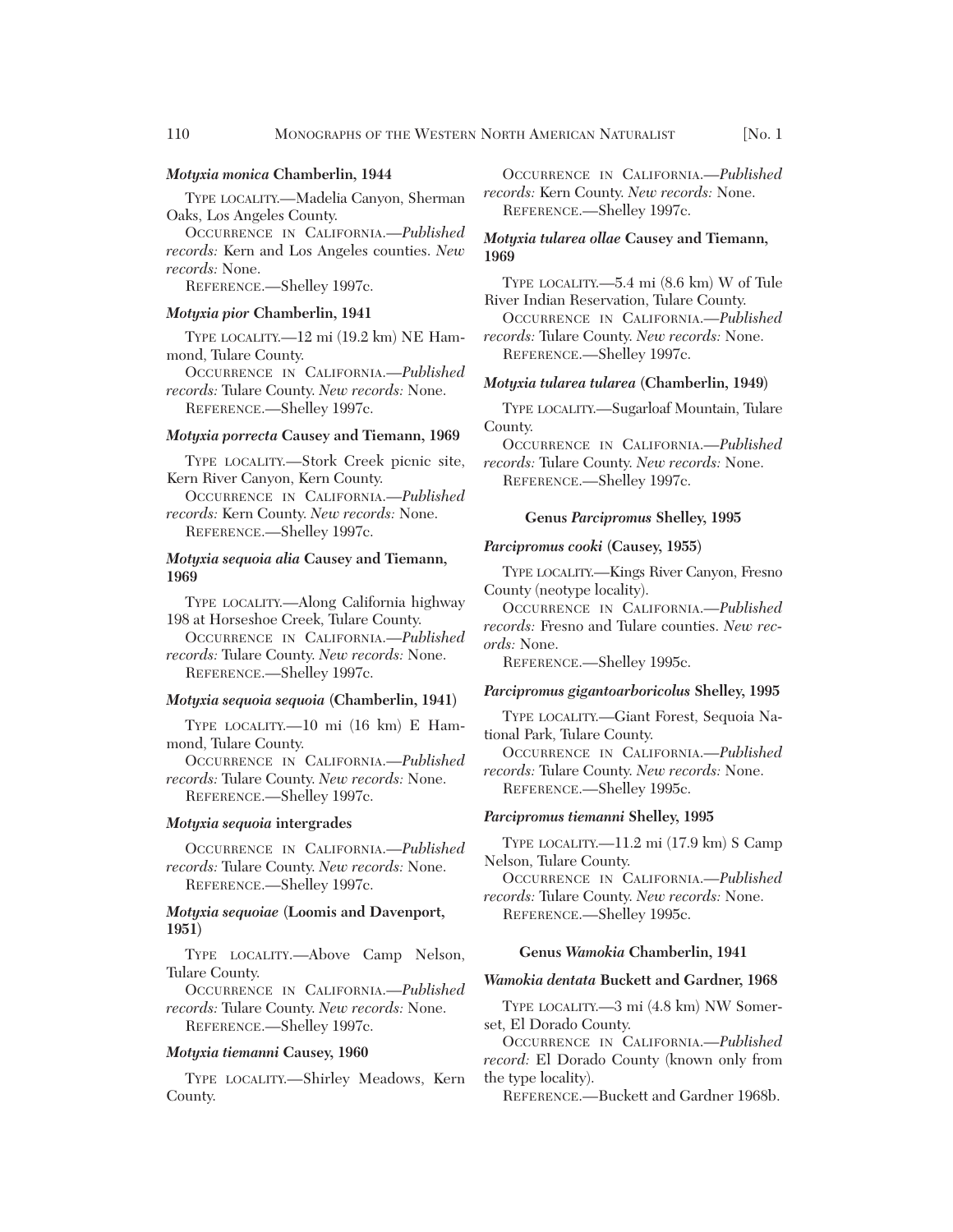## *Wamokia discordis* **Buckett and Gardner, 1968**

TYPE LOCALITY.—1 mi (1.6 km) E Auburn, Placer County.

OCCURRENCE IN CALIFORNIA.—*Published records:* El Dorado and Placer counties. *New records:* None.

REFERENCE.—Buckett and Gardner 1968b.

## *Wamokia falcata* **Buckett and Gardner, 1968**

TYPE LOCALITY.—Camino, El Dorado County. OCCURRENCE IN CALIFORNIA.—*Published record:* El Dorado County (known only from the type locality).

REFERENCE.—Buckett and Gardner 1968b.

## *Wamokia hoffmani* **Buckett and Gardner, 1968**

TYPE LOCALITY.—1 mi (1.6 km) N Shingle Springs, El Dorado County.

OCCURRENCE IN CALIFORNIA.—*Published records:* Amador and El Dorado counties. *New records:* None.

REFERENCE.—Buckett and Gardner 1968b.

#### *Wamokia placera* **Chamberlin, 1941**

TYPE LOCALITY.—9 mi (14.4 km) N Placerville, El Dorado County.

OCCURRENCE IN CALIFORNIA.—*Published records:* El Dorado County. *New records:* None.

REFERENCE.—Buckett and Gardner 1968b.

## *Wamokia remota* **Buckett and Gardner, 1968**

TYPE LOCALITY.—8 mi (12.8 km) NE Auburn, Placer County.

OCCURRENCE IN CALIFORNIA.—*Published records:* Placer County. *New records:* None.

REFERENCE.—Buckett and Gardner 1968b.

## *Wamokia sierrae* **Buckett and Gardner, 1968**

TYPE LOCALITY.—1 mi (1.6 km) SW Grass Valley, Nevada County.

OCCURRENCE IN CALIFORNIA.—*Published record:* Nevada County (known only from the type locality).

REFERENCE.—Buckett and Gardner 1968b.

## **Genus** *Xystocheir* **Cook, 1904**

## *Xystocheir bistipita* **Shelley, 1996**

TYPE LOCALITY.—1 mi (1.6 km) N San Luis Obispo, San Luis Obispo County.

OCCURRENCE IN CALIFORNIA.—*Published record:* San Luis Obispo County (known only from the type locality).

REFERENCE.—Shelley 1996c.

## *Xystocheir brachymacris* **Shelley, 1996**

TYPE LOCALITY.—1 mi (1.6 km) NE Pacific House, El Dorado County.

OCCURRENCE IN CALIFORNIA.—*Published records:* El Dorado County. *New records:* None.

REFERENCE.—Shelley 1996c.

## *Xystocheir dissecta dissecta* **(Wood, 1867)**

TYPE LOCALITY.—Probably near San Francisco or San Jose, San Francisco or Santa Clara counties.

OCCURRENCE IN CALIFORNIA.—*Published records:* Alameda, Contra Costa, Marin, San Francisco, San Mateo, Santa Clara, and Sonoma counties. *New records:* None.

REFERENCE.—Shelley 1996c.

## *Xystocheir dissecta microrama* **Shelley, 1996**

TYPE LOCALITY.—2 mi (3.2 km) W Cordelia, Solano County.

OCCURRENCE IN CALIFORNIA.—*Published records:* Alameda, Contra Costa, Sacramento, and Solano counties. *New records:* None.

REFERENCE.—Shelley 1996c.

## *Xystocheir dissecta taibona* **Chamberlin, 1912**

TYPE LOCALITY.—Pacific Grove, Monterey County.

OCCURRENCE IN CALIFORNIA.—*Published records:* Monterey, San Benito, Santa Clara, and Santa Cruz counties. *New records:* None. REFERENCE.—Shelley 1996c.

## *Xystocheir dissecta* **intergrades**

OCCURRENCE IN CALIFORNIA.—*Published records:* Alameda, Contra Costa, Lake, Mendocino, Napa, Solano, Sonoma, Stanislaus, and Yolo counties. *New records:* None.

REFERENCE.—Shelley 1996c.

## *Xystocheir modestior haerens* **Shelley, 1996**

TYPE LOCALITY.—Along California highway 180, ca 28 mi (44.8 km) E Fresno, Fresno County.

OCCURRENCE IN CALIFORNIA.—*Published record:* Fresno County. *New records:* None. REFERENCE.—Shelley 1996c.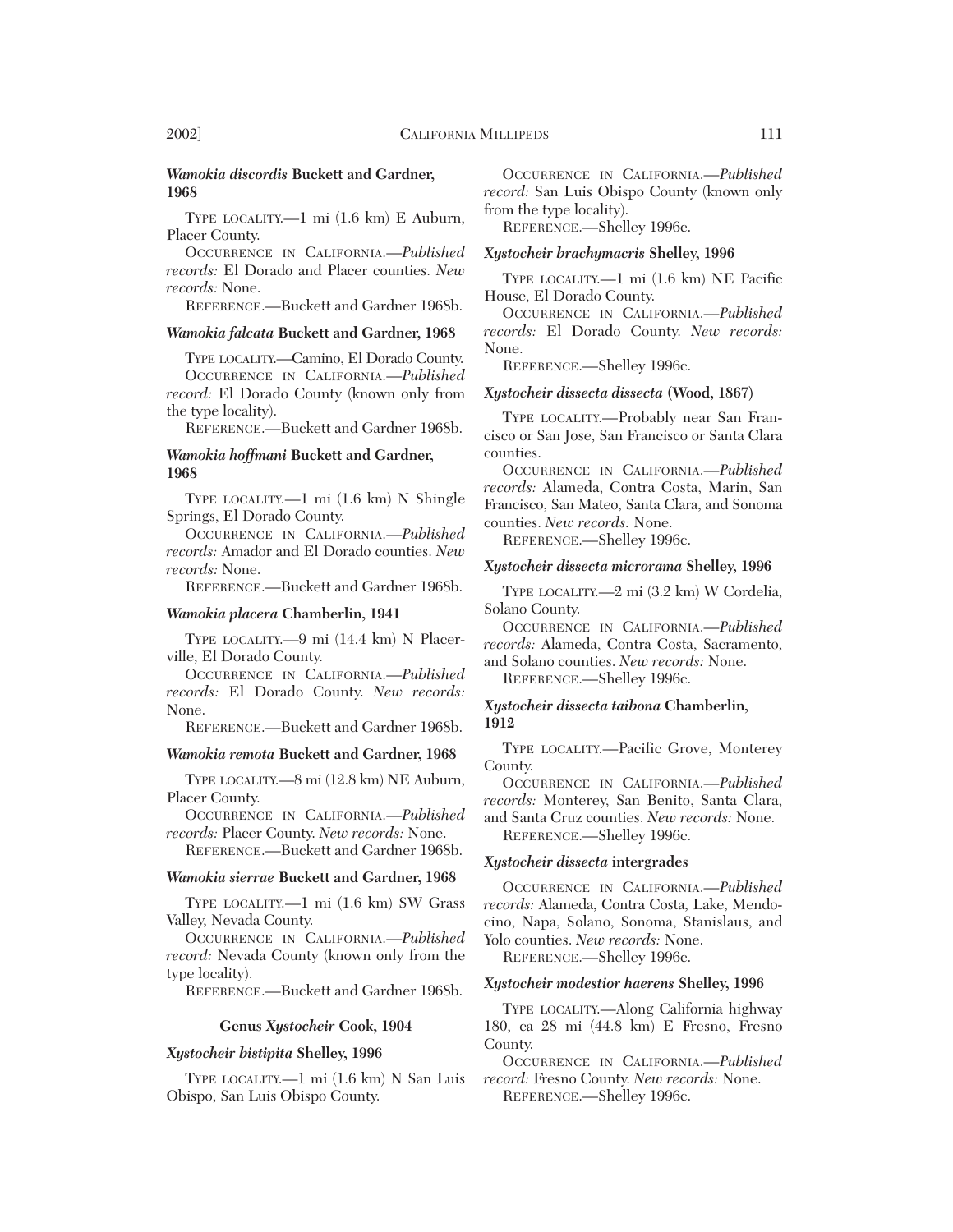*Xystocheir modestior modestior* **(Chamberlin, 1941)**

TYPE LOCALITY.—4-7 mi  $(6.4-11.2 \text{ km})$  N Badger, Fresno/Tulare counties.

OCCURRENCE IN CALIFORNIA.—*Published records:* Fresno, Madera, and Tulare counties. *New records:* None.

REFERENCE.—Shelley 1996c.

## *Xystocheir prolixorama* **Shelley, 1996**

TYPE LOCALITY.—5 mi (8 km) N Cloverdale, Mendocino County.

OCCURRENCE IN CALIFORNIA.—*Published record:* Mendocino County. *New records:* None. REFERENCE.—Shelley 1996c.

#### *Xystocheir reducta* **(Causey, 1955)**

TYPE LOCALITY.—2.1 mi (3.4 km) E Briceburg, Mariposa County.

OCCURRENCE IN CALIFORNIA.—*Published records:* Amador, Calaveras, Mariposa, and Tuolumne counties. *New records:* None.

REFERENCE.—Shelley 1996c.

## *Xystocheir solenofurcata* **Shelley, 1996**

TYPE LOCALITY.—2 mi (3.2 km) N Plymouth, Amador County.

OCCURRENCE IN CALIFORNIA.—*Published record:* Amador County. *New records:* None.

REFERENCE.—Shelley 1996c.

## *Xystocheir stenomacris* **Shelley, 1996**

TYPE LOCALITY.—15 mi (24 km) N Ahwahnee, Mariposa County.

OCCURRENCE IN CALIFORNIA.—*Published record:* Mariposa County. *New records:* None. REFERENCE.—Shelley 1996c.

## *Xystocheir stolonifera stolonifera* **Shelley, 1996**

TYPE LOCALITY. —2 mi (3.2 km) S Tollhouse, Fresno County.

OCCURRENCE IN CALIFORNIA.—*Published record:* Fresno County. *New records:* None. REFERENCE.—Shelley 1996c.

## *Xystocheir stolonifera uncinata* **Shelley, 1996**

TYPE LOCALITY.—3 mi (4.8 km) S Coarsegold, Madera County.

OCCURRENCE IN CALIFORNIA.—*Published records:* Fresno and Madera counties. *New records:* None.

REFERENCE.—Shelley 1996c.

## *Xystocheir stolonifera* **intergrades**

OCCURRENCE IN CALIFORNIA.—*Published record:* Madera County. *New records:* None. REFERENCE.—Shelley 1996c.

## **Tribe Xystodesmini Genus** *Harpaphe* **Cook, 1904**

## *Harpaphe haydeniana cummingsiensis* **(Verhoeff, 1944)**

TYPE LOCALITY.—Cummings, Mendocino County.

OCCURRENCE IN CALIFORNIA.—*Published records:* Humboldt, Mendocino, and Sonoma counties. *New records:* None.

REFERENCE.—Buckett and Gardner 1968c.

## *Harpaphe haydeniana haydeniana* **(Wood, 1864)**

TYPE LOCALITY.—Oregon (neotype locality). OCCURRENCE IN CALIFORNIA.—*Published records:* Marin County. *New records:* None.

REFERENCE.—Buckett and Gardner 1968c.

## *Harpaphe haydeniana inlignea* **Chamberlin, 1949**

TYPE LOCALITY.—Inwood, Shasta County. OCCURRENCE IN CALIFORNIA.—*Published*

*records:* Shasta County. *New records:* None. REFERENCE.—Buckett and Gardner 1968c.

## *Harpaphe haydeniana lanceolata* **Buckett and Gardner, 1968**

TYPE LOCALITY.—Mount St. Helena, Napa County.

OCCURRENCE IN CALIFORNIA.—*Published records:* Lake and Napa counties. *New records:* None.

REFERENCE.*—*Buckett and Gardner 1968c.

## *Harpaphe haydeniana maurogona* **Buckett and Gardner, 1968**

TYPE LOCALITY.—2 mi (3.2 km) E Baxter, Nevada County.

OCCURRENCE IN CALIFORNIA.—*Published record:* Nevada County (known only from the type locality).

REFERENCE.—Buckett and Gardner 1968c.

## *Harpaphe haydeniana scotia* **(Chamberlin, 1941)**

TYPE LOCALITY.—12 mi (19.2 km) S Los Gatos, Santa Clara County.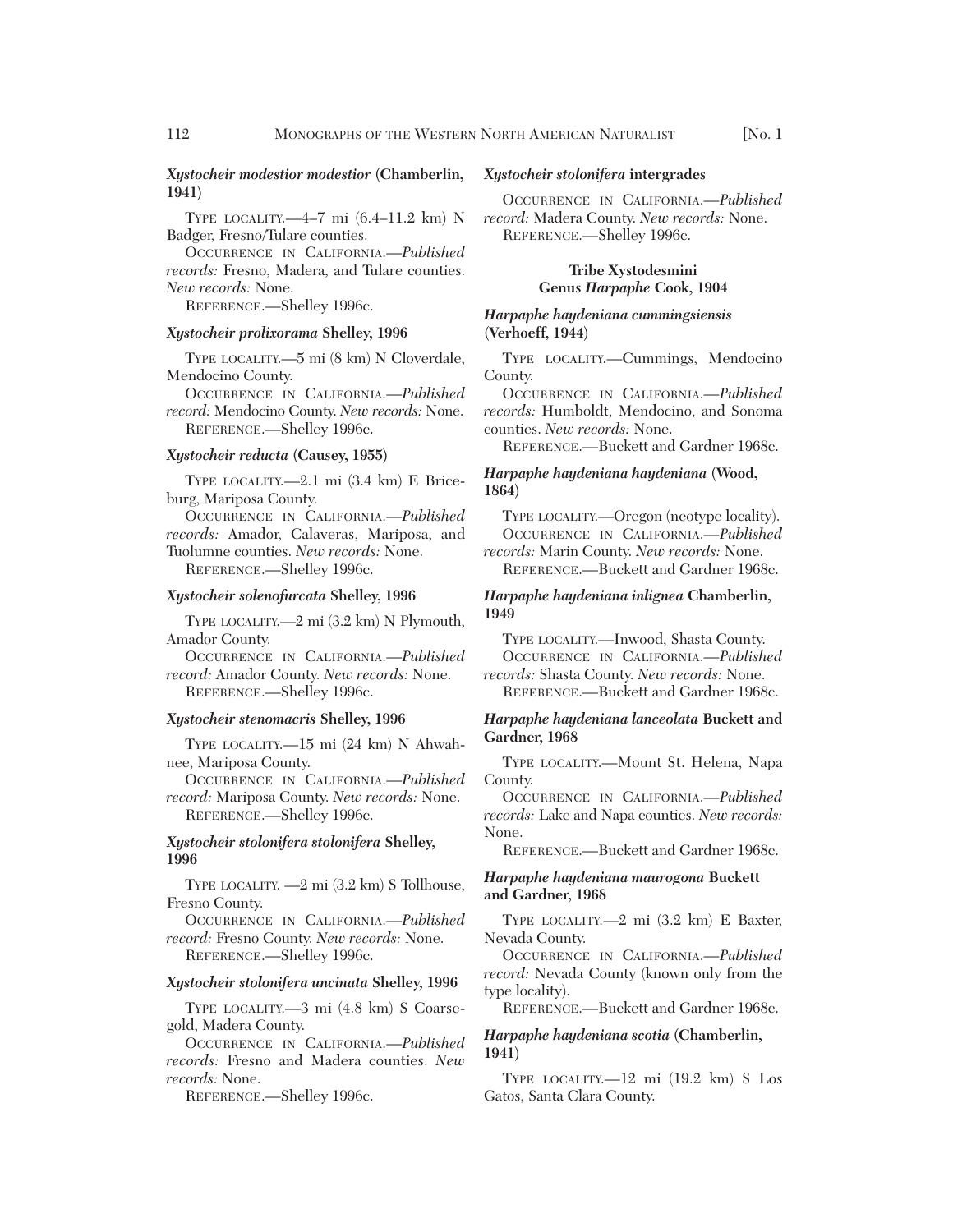OCCURRENCE IN CALIFORNIA.—*Published records:* Monterey, Santa Clara, and Santa Cruz counties. *New records:* Alameda Co., Berkeley (UCB). San Mateo Co., County Memorial Park (CAS).

REFERENCE.—Buckett and Gardner 1968c.

## *Harpaphe pottera* **Chamberlin, 1949**

TYPE LOCALITY.—Potter Creek, Mendocino County.

OCCURRENCE IN CALIFORNIA.—*Published records:* Humboldt and Mendocino counties. *New records:* None.

REFERENCE.—Buckett and Gardner 1968c.

#### *Harpaphe telodonta* **Chamberlin, 1943**

TYPE LOCALITY.—Arcata, Humboldt County.

OCCURRENCE IN CALIFORNIA.—*Published records:* Del Norte and Humboldt counties. *New records:* None.

REFERENCES*.*—Buckett and Gardner 1968c, 1968d.

#### ACKNOWLEDGMENTS

I thank my colleague W.A. Shear for loan of material in his private collection, and the following curators and collection managers for loans from or access to the indicated collections: N.I. Platnick (AMNH), P. Hillyard (BMNH), C.E. Griswold (CAS), A.R. Hardy (CDFA), P. Sierwald (FMNH), G.B. Edwards (FSCA), the late C.L. Hogue (LACMNH), L. Leibensperger (MCZ), J.A. Coddington (NMNH), J.R. Reddell (TMM), C.A. Olsen (UAZ), C.B. Barr (UCB), L.S. Kimsey (UCD), S.I. Frommer (UCR), F.W. Merickel (UID), R.S. Zack (WSU), and W.D. Sissom (WTAMU).

#### LITERATURE CITED

- BOLLMAN, C.H. 1887a. Notes on North American Julidae. Annals of the New York Academy of Science 4:25–44.
- 1887b. Description of new genera and species of North American Myriopoda (Julidae). Entomologica Americana 1:225–228.
- BUCKETT, J.S. 1964. Annotated list of the Diplopoda of California. Simmons Publishing Co., Davis, CA. 34 pp.
- BUCKETT, J.S., AND M.R. GARDNER. 1966. Rediscovery and redescription of *Tylobolus deses* Cook, with the description of a new subspecies (Diplopoda: Spirobolidae). Proceedings of the Biological Society of Washington 79:41–48.
	- \_\_\_\_\_\_. 1968a. A new genus and species of milliped from northern California (Polydesmida: Vanhoeffeniidae). Pan-Pacific Entomologist 44:198–202.
- \_\_\_\_\_\_. 1968b. Revision of the milliped genus *Wamokia* Chamberlin from the Sierra Nevada of central California (Diplopoda: Polydesmida: Xystodesmidae). Proceedings of the Biological Society of Washington 81:511–538.
- \_\_\_\_\_\_. 1968c. Revision of the milliped genus *Harpaphe* Cook from western North America (Polydesmida: Xystodesmidae). California Department of Agriculture, Occasional Papers of the Bureau of Entomology 11:1–51.
- \_\_\_\_\_\_. 1968d. Rediscovery of the type of the milliped *Harpaphe telodonta* (Chamberlin) (Diplopoda: Eurydesmidae). Journal of the New York Entomological Society 76:60–63.
- \_\_\_\_\_\_. 1969. A new genus of xystodesmid milliped from northern California. Entomological News 80:67–73.
- CAUSEY, N.B. 1950. New genera and species of millipeds Paraiulidae (Juloidea). Proceedings of the Arkansas Academy of Science 3:45–58.
- \_\_\_\_\_\_. 1958. New records and descriptions of a new genus and a new species of millipeds of the family Striariidae (Chordeumida). Proceedings of the Biological Society of Washington 71:179–184.
- \_\_\_\_\_\_. 1960. *Speostriaria,* new genus (Diplopoda: Chordeumida: Chordeumidea: Striariidae). Proceedings of the Biological Society of Washington 73:25–28.
- \_\_\_\_\_\_. 1963. Two new caseyid millipeds from California caves (Chordeumida: Chordeumidea). Wasmann Journal of Biology 21:193–198.
- CHAMBERLIN, R.V. 1910. Diplopoda from the western states. Annals of the Entomological Society of America 3:233–262.
- \_\_\_\_\_\_. 1912. New North American chilopods and diplopods. Annals of the Entomological Society of America 5:141–172.
- \_\_\_\_\_\_. 1914. A new *Julus* from California. Canadian Entomologist 46:314–315.
- \_\_\_\_\_\_. 1922. Notes on West Indian millipeds. Proceedings of the United States National Museum 61:1–19.
- \_\_\_\_\_\_. 1940. New genera and species of North American Paraiulidae. Bulletin of the University of Utah 30(11) [Biological Series 5(7)]:1–39.
- \_\_\_\_\_\_. 1941a. New American millipeds. Bulletin of the University of Utah 31(11) [Biological Series 6(4)]:1–39.
- \_\_\_\_\_\_. 1941b. New western millipeds. Bulletin of the University of Utah 31(12) [Biological Series 6(5)]:1–23.
- \_\_\_\_\_\_. 1943a. On some genera and species of American millipeds. Bulletin of the University of Utah 34(6) [Biological Series 8(2)]:1–20.
- \_\_\_\_\_\_. 1943b. A new cambalid diplopod. Entomological News 54:88–89.
- \_\_\_\_\_\_. 1943c. On nine North American polydesmoid millipeds. Proceedings of the Biological Society of Washington 56:35–40.
- \_\_\_\_\_\_. 1947. Seven new American millipeds. Proceedings of the Biological Society of Washington 60:9–16. \_\_\_\_\_\_. 1950. Three new genera and eight new species of
- western millipeds. Chicago Academy of Science Natural History Miscellanea 68:1–6.
- \_\_\_\_\_\_. 1951. Records of American millipeds and centipeds collected by Dr. D. Elden Beck in 1950. Great Basin Naturalist 11:27–35.
- \_\_\_\_\_\_. 1953. Two new millipeds taken in California caves. Entomological News 64:93–95.
- CHAMBERLIN, R.V., AND R.L. HOFFMAN. 1958. Checklist of the millipeds of North America. United States National Museum Bulletin 212:1–236.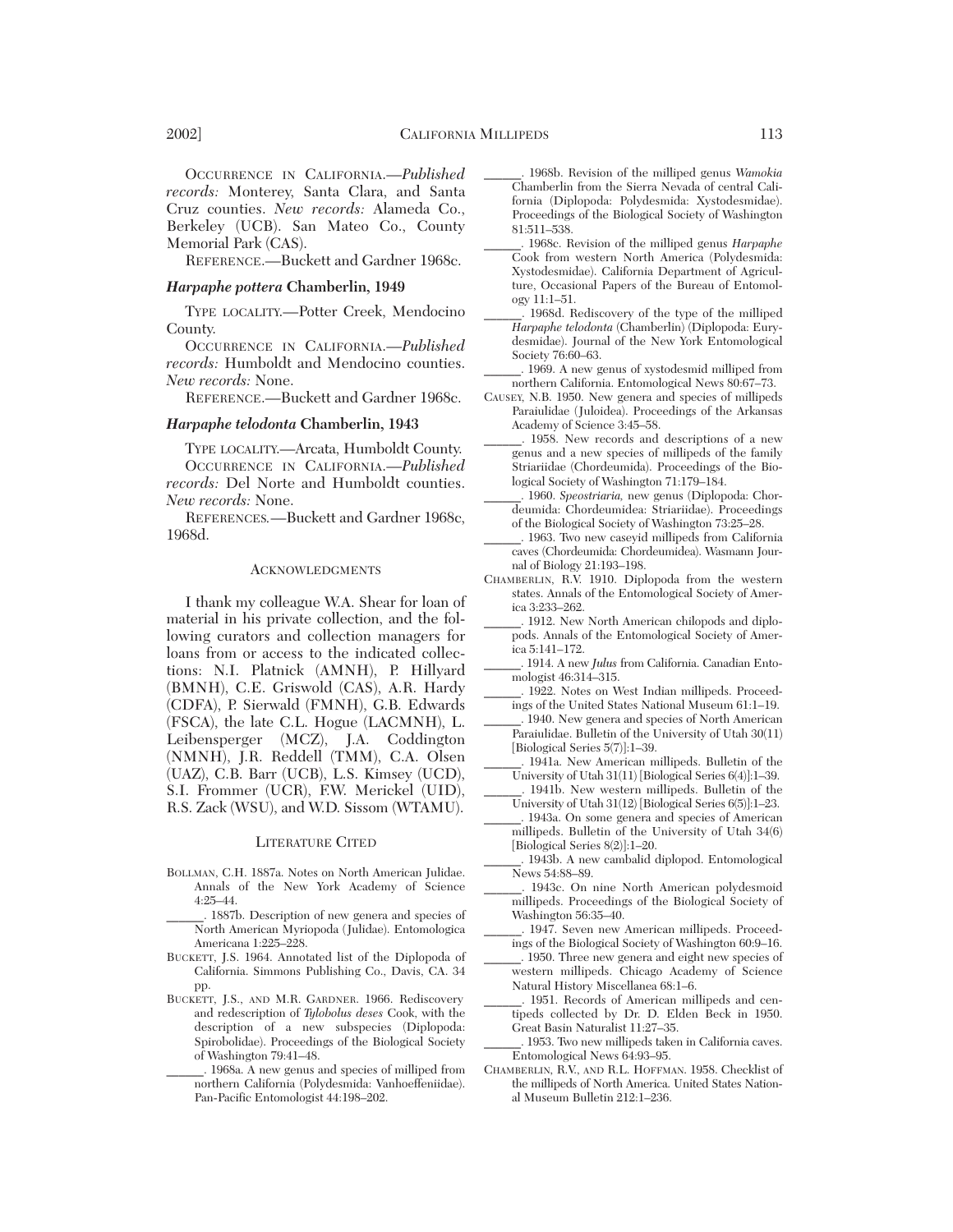- COOK, O.F. 1899. The diplopod family Striariidae. Proceedings of the United States National Museum 21: 667–676.
- ENGHOFF, H. 1985. The millipede family Nemasomatidae, with the description of a new genus, and a revision of *Orinisobates* (Diplopoda: Julida). Entomologica Scandinavica 16:27–67.
- GARDNER, M.R. 1973. A new milliped of the genus *Tynomma* from California (Lysiopetalidea: Lysiopetalidae). Pan-Pacific Entomologist 49:270–272.
- 1975. Revision of the millipede family Andrognathidae in the Nearctic region. Memoirs of the Pacific Coast Entomological Society 5:1–61.
- GARDNER, M.R., AND J.S. BUCKETT. 1969. A new species of *Anombrocheir* Buckett and Gardner from the inner Coast Ranges of northern California. Entomological News 80:293–299.
- GARDNER, M.R., AND R.M. SHELLEY. 1989. New records, species, and genera of caseyid millipeds from the Pacific Coast of North America (Diplopoda: Chordeumatida: Caseyidae). Pan-Pacific Entomologist 65:177–268.
- GRINNELL, F. 1908. Quaternary myriopods and insects of California. Bulletin of the University of California Department of Geology 5:207–215.
- HOFFMAN, R.L. 1979. An Australian polydesmoid milliped in San Francisco (Paradoxosomatidae). Wasmann Journal of Biology 37:55–58.
	- 1980 (1979). Classification of the Diplopoda. Museum d'Histoire Naturelle, Geneva, Switzerland. 237 pp.
	- \_\_\_\_\_\_. 1998. Some necessary fine-tuning in the order Spirobolida (Spirobolidae, Messicobolidae, Atopetholidae). Myriapodologica 5:63–76.
- 1999. Checklist of the millipeds of North and Middle America. Virginia Museum of Natural History Special Publication 8:1–584.
- HOFFMAN, R.L., AND B.S. ORCUTT. 1960. A synopsis of the Atopetholidae, a family of spiroboloid millipeds. Proceedings of the United States National Museum 111: 95–166.
- JOHNSON, B.M. 1954. The millipeds of Michigan. Papers of the Michigan Academy of Science, Arts, and Letters 39:241–252.
- KEETON, W.T. 1960. A taxonomic study of the milliped family Spirobolidae (Diplopoda: Spirobolida). Memoirs of the American Entomological Society 17:1–146.
- \_\_\_\_\_\_. 1966. The species of the milliped genus *Tylobolus* (Diplopoda: Spirobolida), a re-examination. Transactions of the American Entomological Society 92: 17–28.
- LOOMIS, H.F. 1936. New millipeds of the American family Striariidae. Journal of the Washington Academy of Science 26:404–409.
	- \_\_\_\_\_\_. 1938. The cambaloid millipeds of the United States, including a family new to the fauna and new genera and species. Proceedings of the United States National Museum 86:27–66.
	- \_\_\_\_\_\_. 1960. Millipeds of the order Polydesmida from the western states and Baja California. Journal of the Kansas Entomological Society 33:57–68.
- \_\_\_\_\_\_. 1966. Two new families and other North American Diplopoda of the suborder Chordeumidea. Proceedings of the Biological Society of Washington 79:221–230.
- PIERCE, W.D. 1940. A rare myriopod from Anacapa Island compared with two Texas species. Bulletin of the Southern California Academy of Science 39:158–171.
- REEVES, W.K. 2000. Additional California records of *Brachyiulus lusitanus* (Julida: Julidae), an exotic European millipede. Pan-Pacific Entomologist 76:251.
- SHEAR, W.A. 1971. The milliped family Conotylidae in North America, with a description of the new family Adritylidae (Diplopoda: Chordeumida). Bulletin of the Museum of Comparative Zoology 141:55–97.
- \_\_\_\_\_\_. 1972. The milliped genus *Bidentogon* (Diplopoda, Polydesmida, Trichopolydesmidae). Proceedings of the Biological Society of Washington 85:489–492.
- \_\_\_\_\_\_. 1973. The milliped family Rhiscosomididae (Diplopoda: Chordeumatida: Striarioidea). Psyche 80: 189–203.
- \_\_\_\_\_\_. 1976. The milliped family Conotylidae (Diplopoda, Chordeumida) revision of the genus *Taiyutyla,* with notes on recently proposed taxa. American Museum Novitates 2600:1–22.
- 1977. The systematic position of the milliped family Apterouridae (Diplopoda, Chordeumida, Striarioidea) and a redescription of *Apterourus horizontalis* Loomis. Proceedings of the Biological Society of Washington 89:689–694.
- \_\_\_\_\_\_. 1986. Millipeds from caves in Mexico and Central America. V. New species and records of Glomeridae, Trichopetalidae, Cleidogonidae, Fuhrmannodesmidae, Cryptodesmidae, Cambalidae, Typhlobolellidae, Rhachodesmidae, and Sphaeriodesmidae. Texas Memorial Museum Speleological Monograph 1:63–86.
- SHELLEY, R.M. 1988. The millipeds of eastern Canada (Arthropoda: Diplopoda). Canadian Journal of Zoology 66:1638–1663.
- \_\_\_\_\_\_. 1990. A new milliped of the genus *Metaxycheir* from the Pacific Coast of Canada (Polydesmida: Xystodesmidae), with remarks on the tribe Chonaphini and the western Canadian and Alaskan diplopod fauna. Canadian Journal of Zoology 68:2310–2322.
- \_\_\_\_\_\_. 1993a. *Harpagonopus confluentus* Loomis, a Pacific Coast milliped of the United States and Mexico (Polydesmida: Trichopolydesmoidea). Myriapodologica 2:73–81
- \_\_\_\_\_\_. 1993b. Revision of the milliped genus *Scytonotus* Koch (Polydesmida: Polydesmidae). Brimleyana 19: 1–60.
- \_\_\_\_\_\_. 1994a. Revision of the milliped family Paeromopodidae, and elevation of the Aprosphylosomatinae to family status (Julida: Paeromopodoidea). Entomologica Scandinavica 25:169–214.
- \_\_\_\_\_\_. 1994b. The milliped family Nearctodesmidae in northwestern North America, with accounts of *Sakophallus* and *S. simplex* Chamberlin (Polydesmida). Canadian Journal of Zoology 72:470–495.
- \_\_\_\_\_\_. 1994c. The Chonaphini, a biogeographically significant milliped tribe in eastern and western North America (Polydesmida: Xystodesmidae). Brimleyana 20:111–200.
- \_\_\_\_\_\_. 1995a. The milliped family Hirudisomatidae in the New World (Polyzoniida). Brimleyana 23:103–143.
- \_\_\_\_\_\_. 1995b. The Sigmocheirini, a xystodesmid milliped tribe in the Sierra Nevada Mountains, California, U.S.A. (Polydesmida: Xystodesmidae). Entomologica Scandinavica 26:339–360.
- \_\_\_\_\_\_. 1995c. *Parcipromus*, n. gen., a xystodesmid milliped genus from the Sierra Nevada Mountains, California (Polydesmida). Myriapodologica 3:53–70.